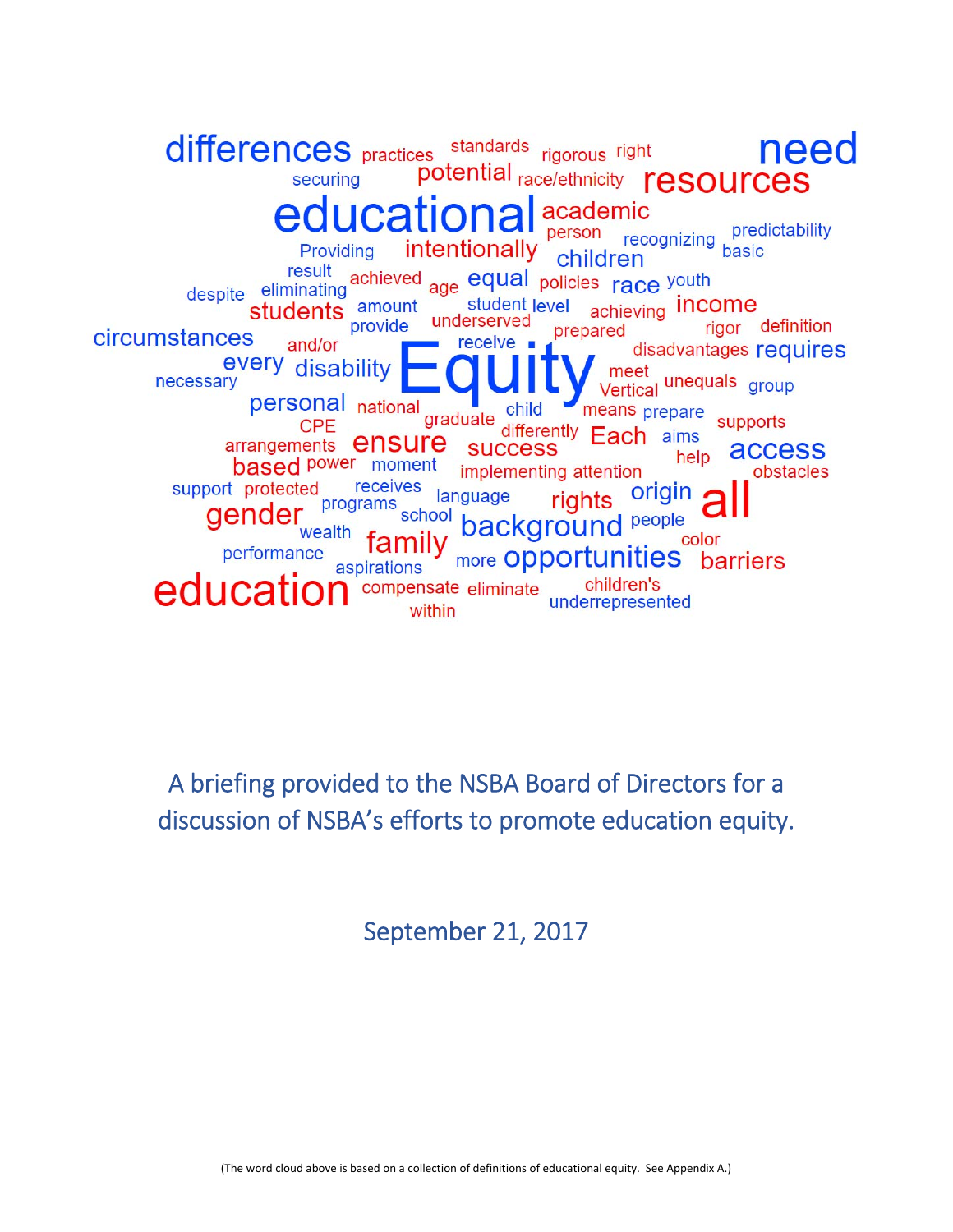# **NSBA Equity Brief**

*Working with and through our state associations, NSBA advocates for equity and excellence in public education through school board leadership. We believe education is a civil right necessary to the dignity and freedom of the American people, and all children should have equal access to an education that maximizes his or her individual potential.* 

NSBA is an advocate for two things: equity and excellence. We see education as a civil right through which each child can maximize his or her potential—essentially the definition of equity.

The councils of NSBA were formed to represent the interests of the underserved nationally. When the efforts to support these groups with staff were combined in 2015, NSBA formed an equity department, created the position of director of equity programming, and planted a flag in the education equity space.

Equity has always been a part of our advocacy on Capitol Hill, in the courts, and through our work to build support for public education, and our efforts are numerous. But with the formation of an equity department we have the chance to shine a light on our current efforts, define the value of education equity in our society, and focus our future efforts all the while establishing NSBA as the leader in this area.

This brief will outline our more recent activities in equity, including:

- our current effort to provide an elegant definition of equity that can be easily communicated, but is sufficient to encapsulate the enormity of the concept;
- the mission of the equity department and the work that defines it; and,
- a look into the envisioned future of equity at NSBA.

Equity is part of the DNA of our association; it is an unseen force that shapes all our actions. Unseen is now unacceptable. Equity may be guiding our decisions at NSBA, but this isn't true for all education leaders. NSBA can lead by example. Equity can't be just another education buzz word. When every public education leader is consistently asking, "Are my actions moving our system closer to providing for the unique needs of every student to reach their full potential?" then, and only then, will we have succeeded in advocating for equity and excellence in public education.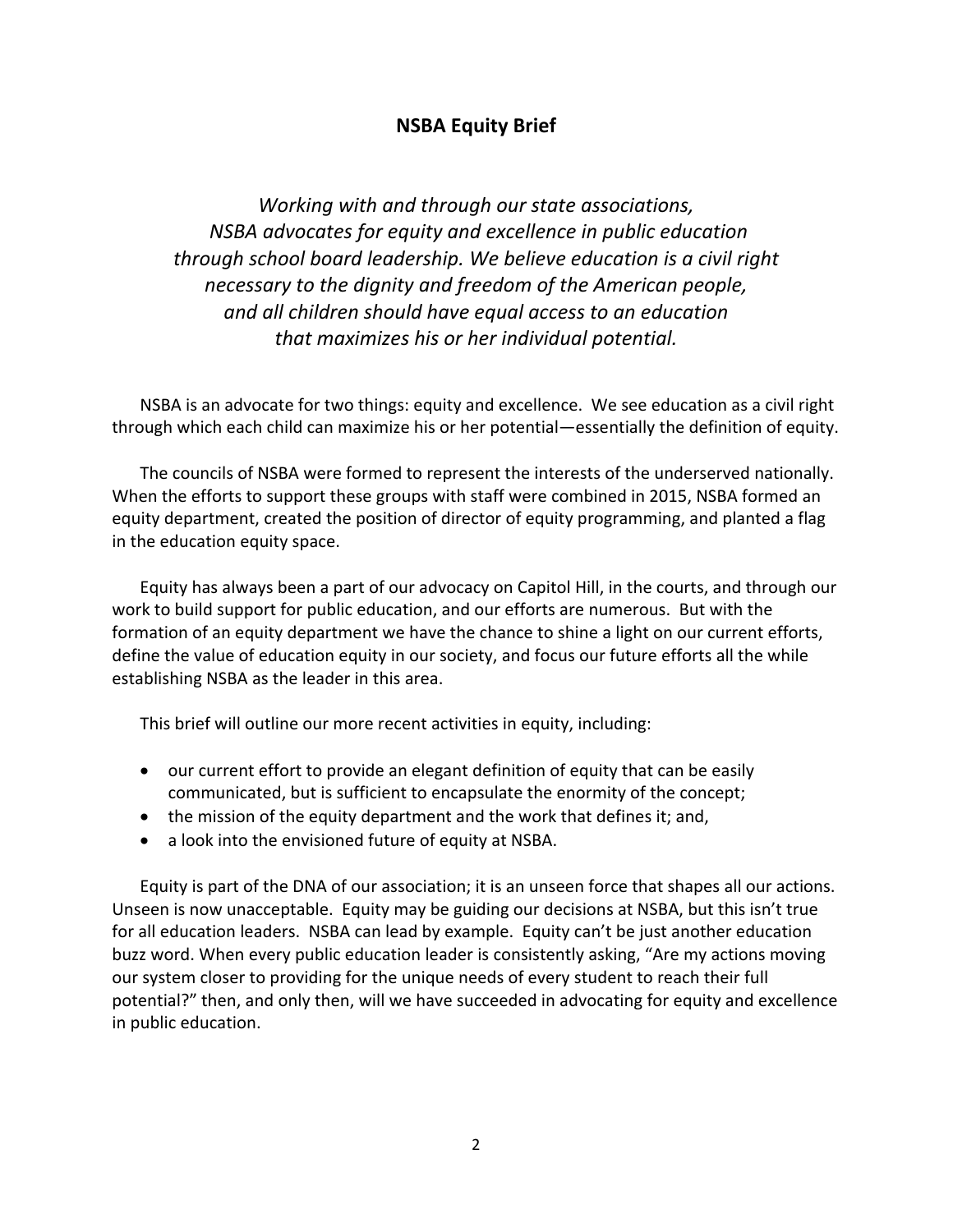# What is Equity?

In July 2017, NSBA held its second annual equity retreat—a gathering of the leadership of each of our councils: The Council of Urban Boards of Education (CUBE), the National Black Council of School Board Members (NBC), the National Hispanic Council of School Board Members (NHC), and the National American Indian Alaska Native Council of School Board Members (AIAN).

During the opening session, in a discussion with NSBA Executive Director & CEO Tom Gentzel, the question came up, "what is the definition of equity?" It quickly became obvious that even among this distinguished group of leaders, there was not an easy consensus of what NSBA's definition of equity should be. A decision was quickly made to redirect a session the next morning toward this activity and the leaders were provided with a one page document that included several definitions of equity in education (see appendix A).

In small groups, some differences began to appear. Some supported a more thorough and extensive definition of equity while others preferred to simply state the underlying principle of equity based on need. The discussion also centered on whether equity, which often focuses on racial and ethnic diversity, should be inclusive of not only students but also district staff and the school board. This poses the question: Does NSBA mean to support diversity of leadership as a form of equity as well, and if so, should our definition of equity make that clear?

### **Equity Consortium Definitions of Equity**

While no consensus was reached in the short time we could dedicate to this purpose, the small groups developed several definitions for further discussion:

*Equity is the pursuit of fairness.* 

*Equity is the pursuit of educational fairness and excellence.* 

*To ensure every student has the access to resources for their specific and individual needs, in order to create and provide a high‐quality education experience.* 

*The assurance that through policy, programs, and practices, all children are provided the resources, attention, and support required to meet differentiated educational goals, regardless of demographic identifiers, while eliminating historical and current barriers so that educational outcomes are not the result of differences.* 

*Equity Department of NSBA believes students, teachers, and administrators should be able to learn, teach, and work in a district that receives what they NEED in the way of resources, attention and support by:* 

- *Seeking to intentionally treat people differently (not equally) to compensate for differences or disadvantages*
- *Providing equitable access to opportunities*
- *Eliminating educational barriers based on gender, race/ethnicity, national origin, color, disability, age, sexual orientation, gender identity, or other protected group status*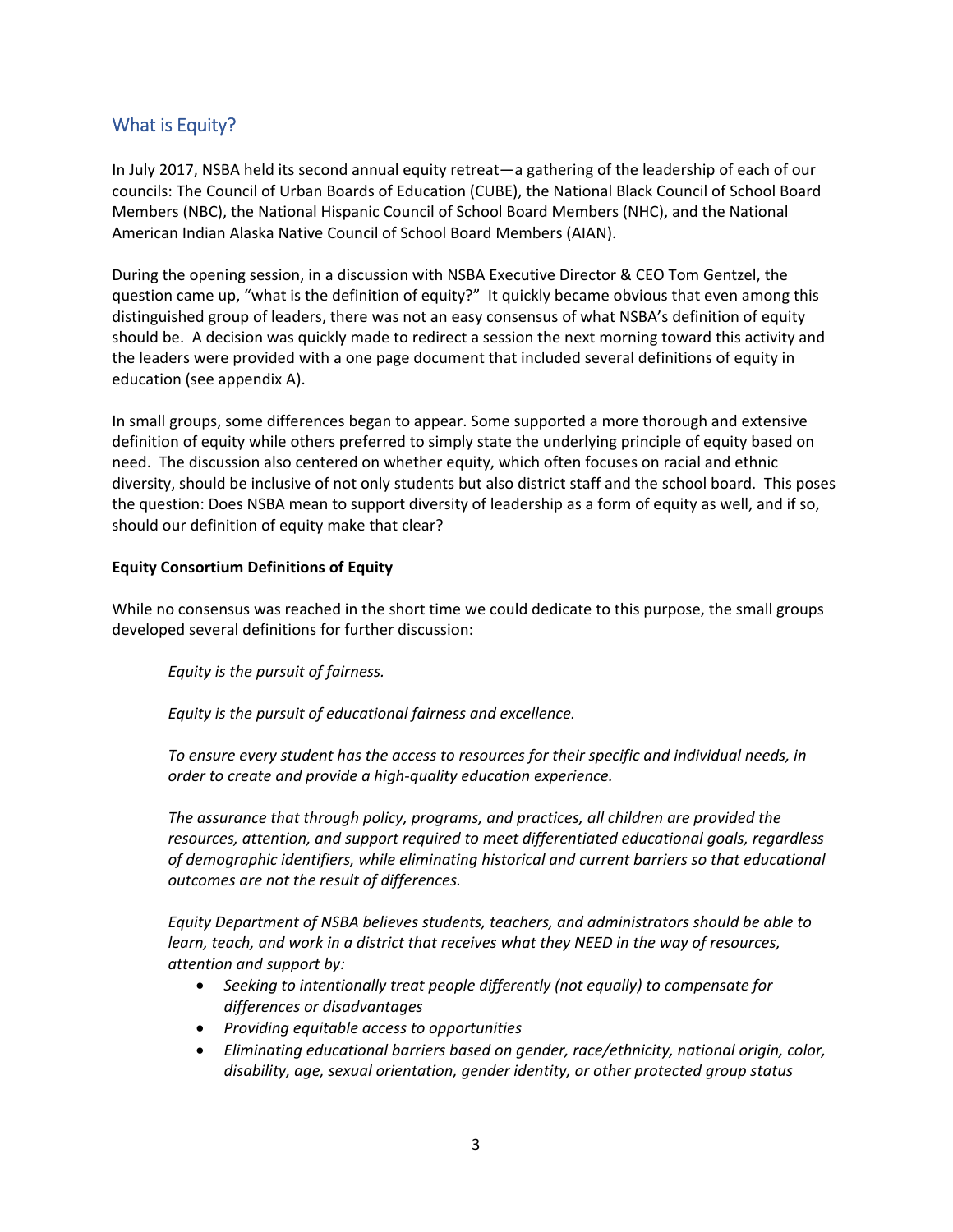#### **Next Steps**

These definitions were provided to staff for further refinement. Following the discussion with the board, staff will work to create an outward facing definition of equity that allows us to make clear to all our stakeholders what we mean when we say "equity."

# Equity Mission and Goals

Equity is infused into so much of what NSBA does, and if our mission as an equity department is to make those efforts obvious and replicable, then we must focus our efforts. That focus is reflected in the mission and goals of the department developed by staff and presented to the consortium of leaders from across the councils at the equity retreat in July 2017:

> *Mission: To champion educational equity for historically underserved, underrepresented, and economically disadvantaged children of this nation.*

To "champion" something means to support, defend, or fight for it. In this case, our cause is educational equity, even as we work to refine the precise definition of equity. Because inequities are derived from conditions that have existed, whether apparent or hidden, over time, our focus for the equity department is on those children who are "historically underserved," meaning they have unmet needs that prevent reaching their full potential. "Underrepresented" indicates those groups, which, because they often make up a smaller proportion of the population may not have advocates in leadership positions at the local, state, or federal level, often based on race or ethnicity. And finally, we recognize that while inequities exist separate from socioeconomic status, "economically disadvantaged" students are also at risk of not receiving the resources to meet their unique needs.

#### **Goals**

If a mission serves as a guide for all actions, then goals represent the intersection of mission with organizational competency and capacity. Three goals have been defined for the NSBA equity department. Broadly, they are 1) support the councils, 2) work with and through our state associations, and 3) recognize, support, and promote the equity work being accomplished throughout NSBA.

*Goals:* 

- *1. Support AIAN, CUBE, NBC, NHC* 
	- *a. Individual programming*
	- *b. Joint programming*
- *2. Resources for State Associations* 
	- *a. Sharing ideas across states*
	- *b. Speaking, Training, Facilitation*
- *3. Integrate Equity Throughout NSBA* 
	- *a. Legislative Advocacy*
	- *b. Legal Advocacy*
	- *c. Public Advocacy*
	- *d. Research*
	- *e. Board and Individual Services*
	- *f. Finance and Operations*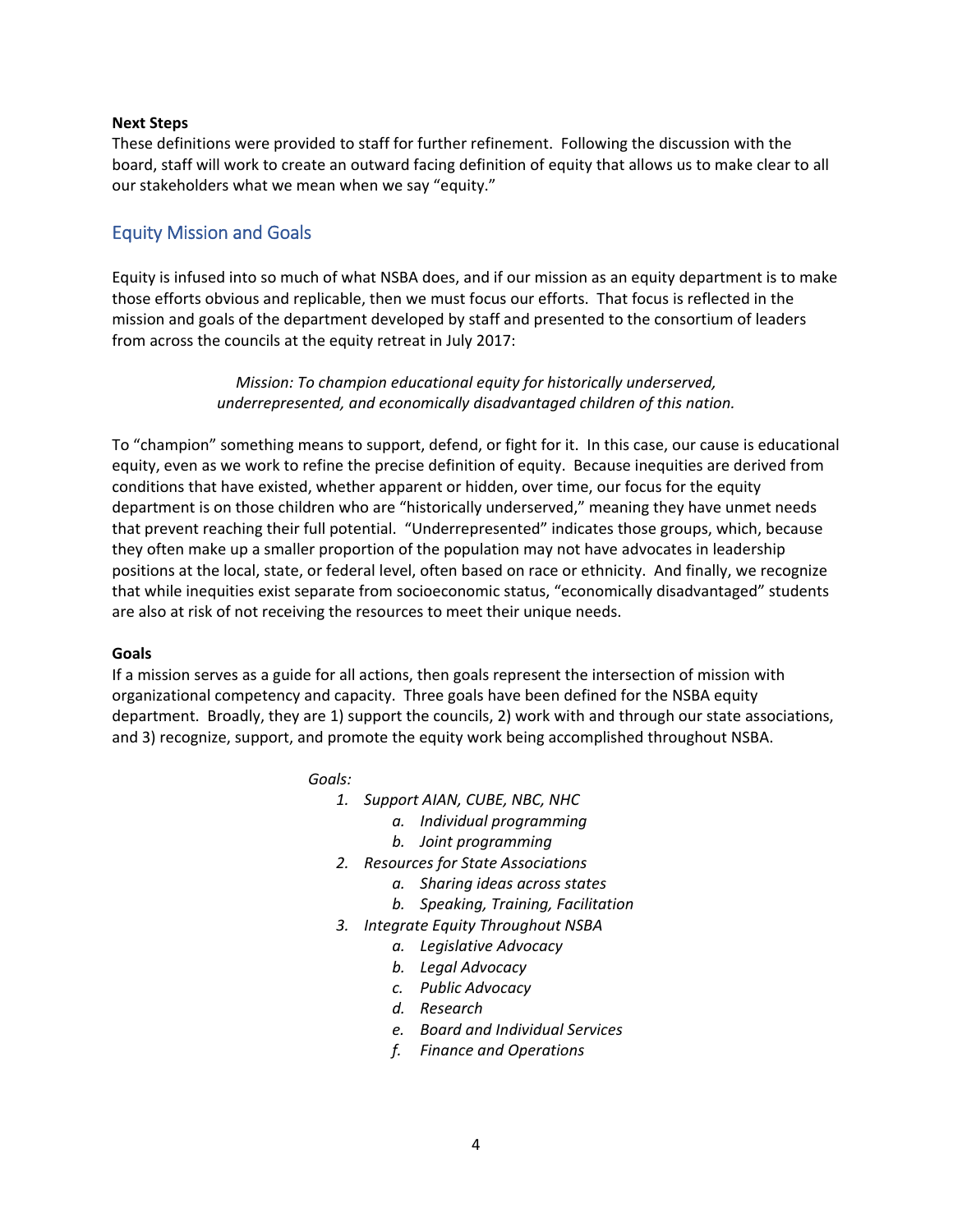Unlike NSBA, which exists as a federation of state associations, the NSBA councils are national groups designed to bring together individual school board members who are concerned with the educational needs of specific populations of children. For AIAN, NBC, and NHC, that means individuals who pay \$75 in annual dues to share information and ideas with each other, as well as to have the opportunity to help guide NSBA's advocacy efforts. For CUBE, those opportunities for sharing resources and exerting influence also exist, but CUBE is a more extensive district-based program that includes its own publications, annual conference, and all the benefits of NSBA's National Connection program.

### **Equity Consortium**

These four councils make up the foundation of the equity department. The steering committees of the councils make up an equity consortium that serves as the primary way volunteer leaders can help guide NSBA's equity work in concert with the organizational goals set by the NSBA board (See Equity Consortium Structure and Value – Appendix B).

## **Goal 1: Council Value Proposition and Joint Programming**

As the foundation for the department, the value proposition of each of these councils individually must be nurtured so that council memberships can grow, revenue can be generated, and a constant stream of high-quality leaders is available for service to the organization both through the consortium and directly on the NSBA board. While a more comprehensive collection of specific activities related to this goal and all our equity work is provided in Appendix C, some examples here include:

- The development of communities on NSBA Connect for AIAN, NBC, and NHC (CUBE already has access to networking though the National Connection HUB.) The member services department is currently undergoing a small reorganization to support the implementation of a community manager to work on increasing activity in each community.
- New content is being developed with a specific focus on the needs of each council to be delivered through newsletters and webinars.
- Individual programming opportunities also are being developed; for example, the development of the new RISE award by NBC.

However, NSBA did not create a "councils department." These councils live within an equity department at NSBA, so that implies that they will work together on their common cause of equity. The development of the equity consortium enables some of that work. The council leaders that make up the consortium also serve as a ready assembly of volunteers to support any of NSBA's equity initiatives. The best examples of this collaborative work are:

- The annual Equity Symposium held just prior to Advocacy Institute has grown to 300 participants in just two years, and serves as an open meeting for education leaders nationally and in the Washington, D.C., area, further establishing NSBA's leadership on this issue.
- The annual equity retreat brings together the equity consortium to both discuss equity issues as a full group and to spend some dedicated time discussing the issues of each of their respective groups.

### **Goal 2: A Focus on States**

Goal two for the equity department is focused on the section of the NSBA mission statement that reads "with and through our state associations." Education is primarily a state and local activity, and for local school boards and district leaders, the primary source of information and training will always be their state association. Historically underrepresented groups need a place to gather at the national level, and by doing so they can be the catalyst for the critical conversations that need to occur at the state and local level. For NSBA to be successful in advancing education equity, we must effectively engage our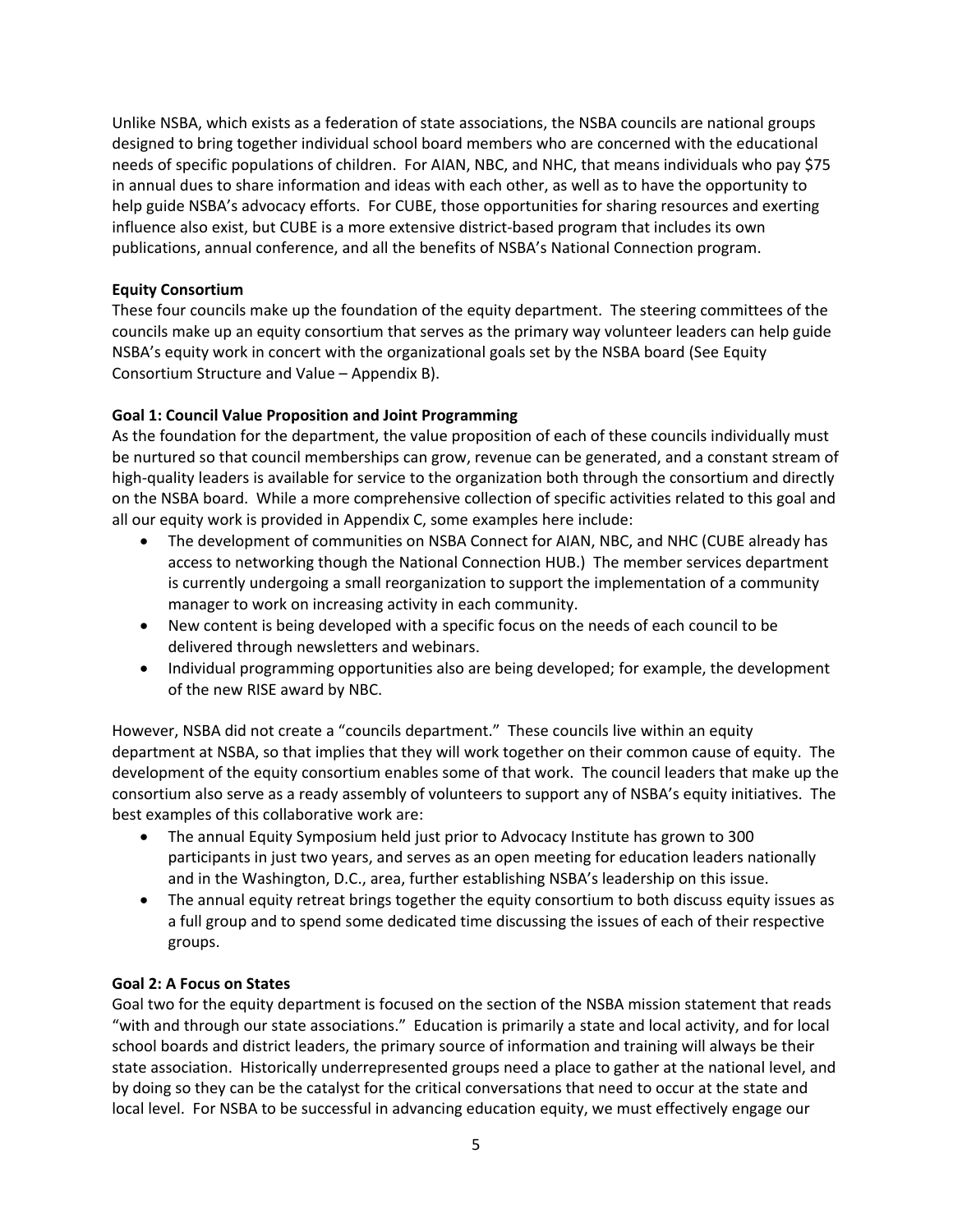state associations in this effort. First, we will do this by working to improve the sharing of ideas across associations. The best example of this sharing happened at the 2017 Summer Leadership Seminar where a panel of three state executive directors, each with a different type of equity based initiative in their states, 1) shared the background on why they developed these programs, 2) discussed how they started, and 3) revealed the benefits they have reaped from their work. With both state executive directors and elected leaders in the audience, we hope that we started the right conversations among those leaders.

The second part of this goal is to provide resources such as speakers on equity based topics and trainers who can provide workshops at state association meetings, and even within districts in concert with state associations. Over the last two years, NSBA has provided equity sessions at the state level in at least 12 states, including AL, AK, AZ, CA, GA, KY, MA, MN, MO, OR, TX, and WI. Examples of these sessions include:

- "Framing the Equity Conversation"
- "Eliminating Barriers for Historically Underrepresented and Students of Color Through Board Policy."
- "Equity and Social Emotional Learning"

NSBA staff members Patte Barth and Deborah Keys, as well as consultants to NSBA Verjeana Jacobs and Mary Fertakis also have worked (and have future work scheduled) with state associations on equity and have delivered anything from a simple one-hour session to half-day and full-day workshops.

## **Goal 3: Integrating Equity Throughout NSBA**

Finally, the third goal for the department is to integrate equity throughout NSBA. NSBA serves state associations, and our primary method for doing that is to represent the views of local school boards in congress, the courts, and among the public. Each department already is focusing on equity, but by working more closely with the departments on their equity work it will allow us to coordinate efforts and make sure that our organizational DNA is on display for all to see. A much more thorough list of NSBA activities by department is included in Appendix C of this document, but described in broad categories, some of our activities include:

- **•** Legislative Advocacy
	- o NSBAC Public Schools First campaign and events often promote equity
	- o NSBA's Resolutions and Beliefs & Policies highlight equity
	- o Our position statements on issues such as DACA often reflect our equity‐based values as well.
- Legal Advocacy
	- o NSBA frequently weighs in on cases affecting the rights of underrepresented students
	- o We provide legal guides on issues such as transgender rights and immigrant students
	- o COSA sessions and webinars consistently focus on equity issues
	- o Legal Advocacy staff are often authors of articles and papers on legal issues addressing equity
- Public Advocacy
	- o Our web presence both on NSBA.org and standup4publicschools.org
	- o Through our social media, video production, interviews with journalists, and placed op‐ eds, we emphasize equity
	- o ASBJ has a strong collection of articles focusing on equity issues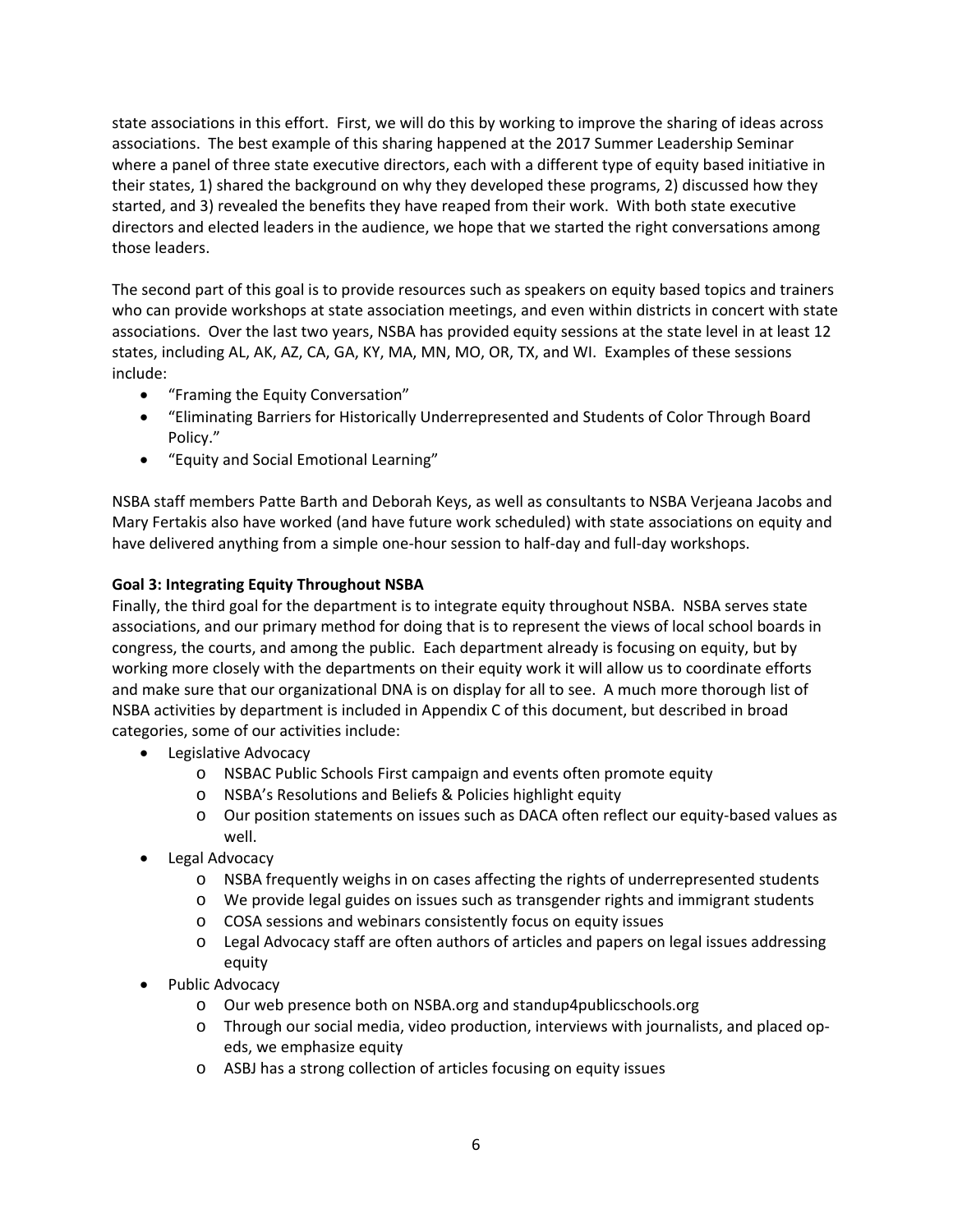Additionally, NSBA's work is supplemented and supported (financially, substantively, and administratively) by other functions in the organization that also often focus on equity:

- Research
	- o CPE's paper on education equity is the easiest example of NSBA research in this area
	- o Data First and Leading the Change toolkit also have a focus on equity
- Board and Individual Services
	- o The Annual Conference in Denver included a long list of equity based sessions and workshops
	- o Through National Connection and the Technology Leadership Network there has been a focus on Digital Equity through both presentations at events and school based site visits.
- Finance and Operations
	- o Even finance has a role in equity—they have introduced two equity partners so far in support of NSBA's equity mission.

While these activities already are plentiful across the organization, an effort to coordinate, package, and promote them may lead to both additional exposure and some efficiency in delivering benefits across programs.

# The Envisioned Future of Equity at NSBA

By all accounts, NSBA is doing quite a bit around educational equity—consistent with our organizational mission. But that leads to the question, what is next?

At the equity retreat this year, the upcoming year of equity programming in support of the councils that was suggested included (see Appendix D for a proposed schedule that was presented):

- Increased content for the councils/CUBE: webinars, newsletters, and podcasts, all exclusively geared towards those respective audiences.
- A focus on content priority areas as defined by each of the councils.
- Working more closely with CPE to create additional distribution channels for CPE content, or derivatives of CPE content, for specific audiences through the equity department.
- Reinvigorating the legal advocacy team's interactions with the councils as often issues of importance to underrepresented students end up being legal issues before the courts.
- Development of the NSBA Connect sites for each of the councils, including allocating a staff member to help build participant engagement through the online communities.
- Growing membership in the councils by:
	- o Highlighting these new benefits
	- o Using meal events at the NSBA Annual Conference as a way of encouraging membership
	- o Packaging memberships for all three councils.

### **Outside of NSBA**

The equity department is represented in a partnership with AASA and Howard University to help recruit and train urban superintendents, but more possibilities may exist. Other groups such as the Council of Great City Schools, the National Association of Black School Educators, the National Association of Latino Elected Officials, the Education Trust, and others may present collaborative opportunities that will establish NSBA's position as a national leader in this area.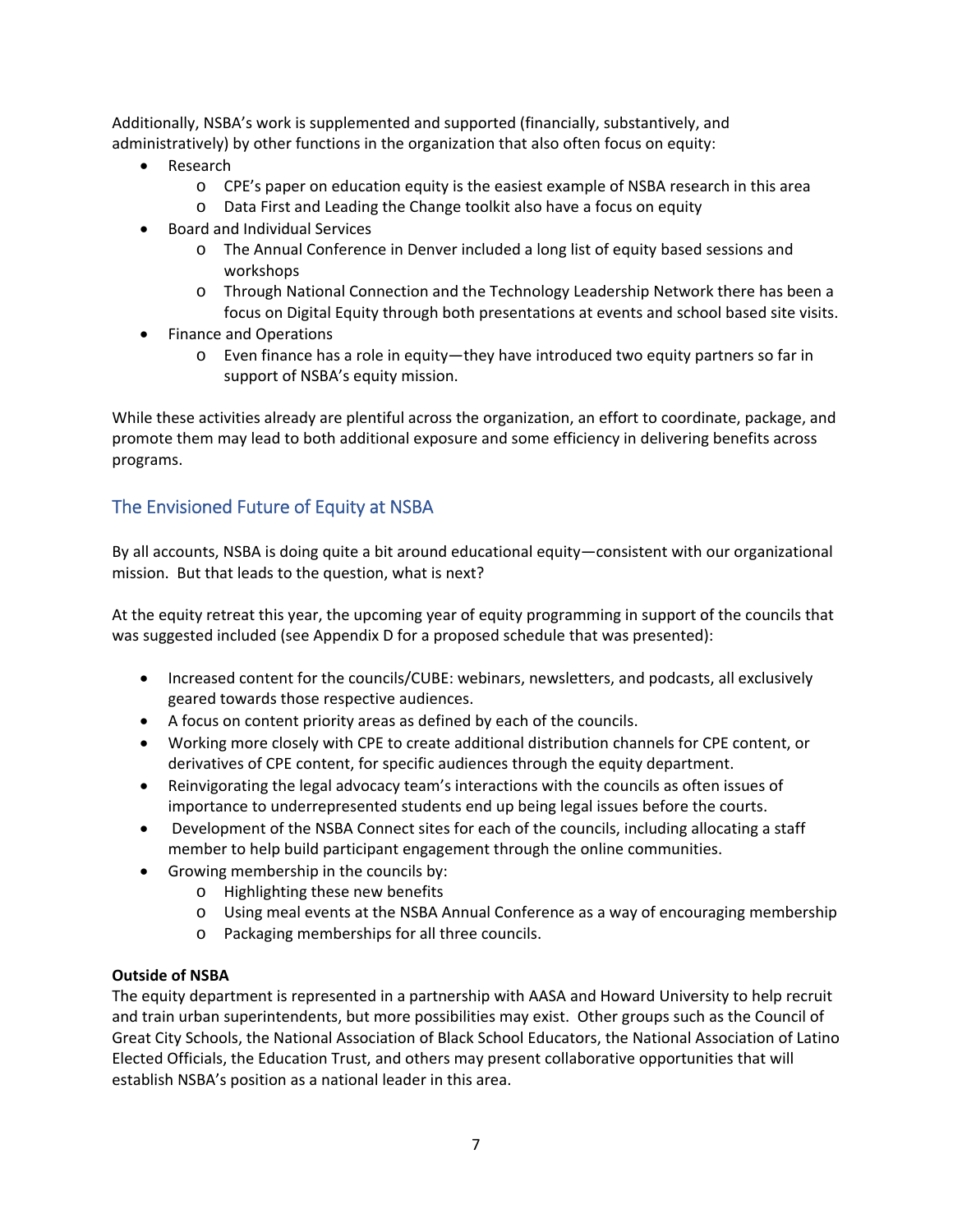## **Appendix A Definitions of Equity Provided at Equity Retreat 2017**

## **EQUITY**

CPE definition: Equity is achieved when all students receive the resources they need so they graduate prepared for success after high school.

Equity: Each person receives the amount they NEED in the way of resources, attention and supports.

Every student has access to the resources and educational rigor they need at the right moment in their education, despite race, gender, ethnicity, language, disability, family background, or family income.

Providing equitable access to opportunities, resources, and support for each and every child by intentionally recognizing and eliminating historical barriers, as well as the predictability of personal and academic success based on race, background and/or circumstances.

Vertical Equity: When equity is used as a synonym for "Parity"

- Recognizes differences in people's needs
- Seeks to intentionally treat people differently (NOT equally) to compensate for differences or disadvantages
- Represents the "appropriate unequal treatment of unequals"
- All students have access to the education they need in order to prepare them for equal opportunities in life.

Equity in education means that personal or social circumstances such as gender, ethnic origin or family background, are not obstacles to achieving educational potential and that all individuals reach at least a basic minimum level of skills.

Equity is more for those that need it.

The educational policies, practices, and programs necessary to:

- a. eliminate educational barriers based on gender, race/ethnicity, national origin, color, disability, age, or other protected group status; and
- b. provide equal educational opportunities and ensure that historically underserved or underrepresented populations meet the same rigorous standards for academic performance expected of all children and youth.

Equity requires securing all children's rights to education, and their rights within and through education to realize their potential and aspirations. It also requires implementing and institutionalizing arrangements that help ensure all children can achieve these aims.

Equity should ensure that differences in educational outcomes are not the result of differences in wealth, income, power or possessions.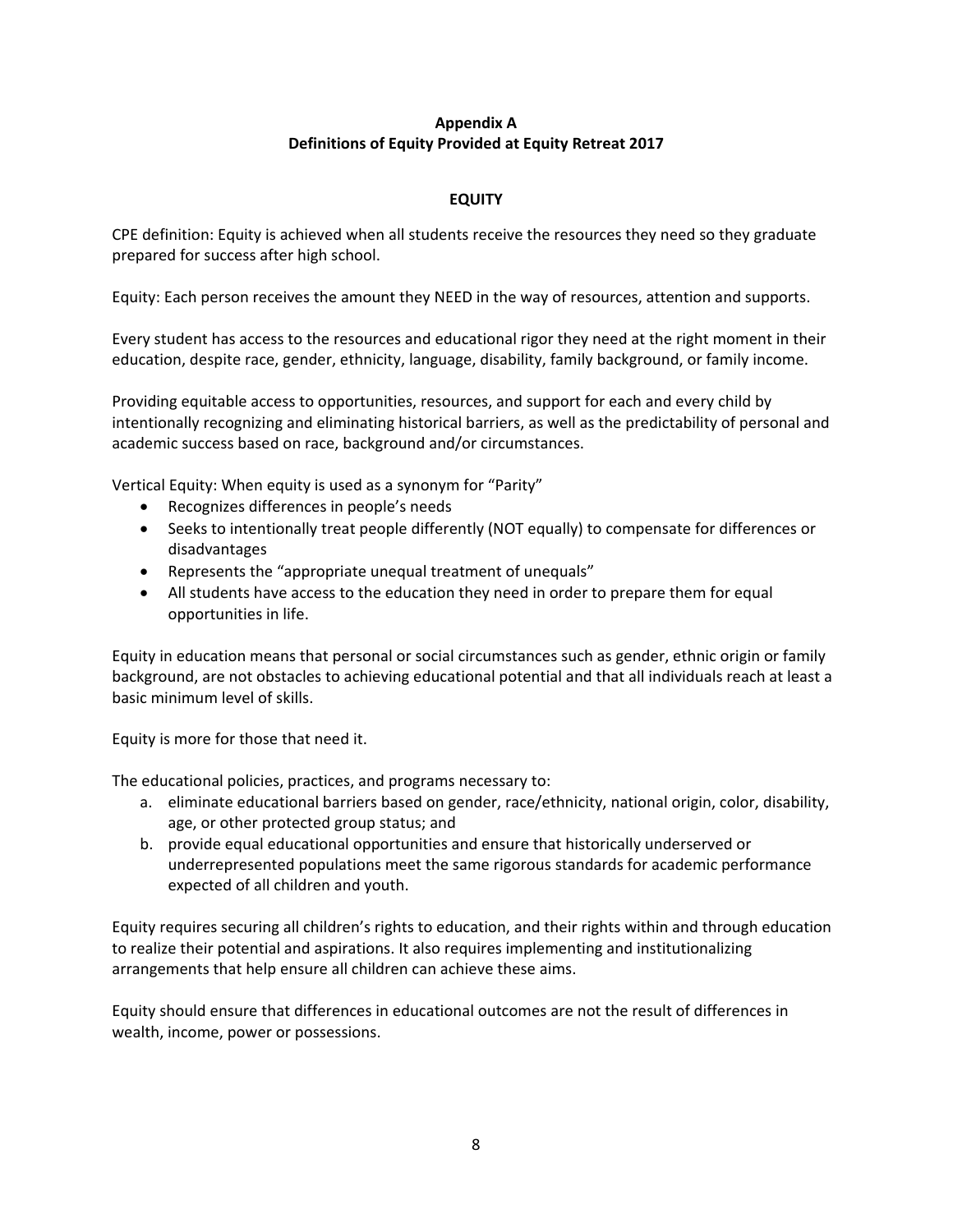**Appendix B Equity Consortium Structure and Value** 

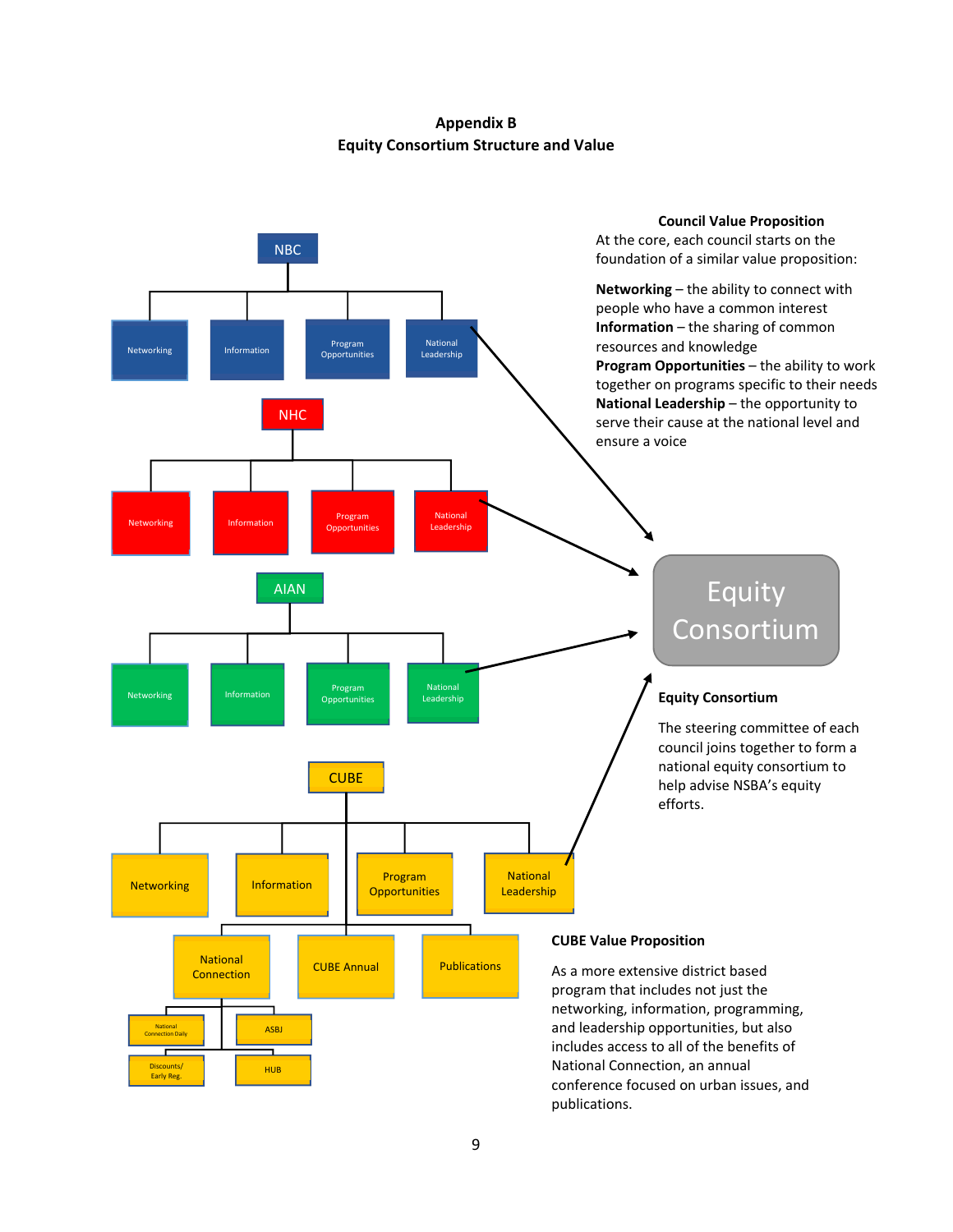## **Appendix C NSBA Equity Work**

Each department at NSBA was asked to do an inventory of the work they have done recently that included an emphasis on educational equity. Under the report section Equity Mission and Goals, in goal three on integrating equity throughout the organization, a broad overview with some examples was provided. Below is a more thorough listing of work performed by NSBA related to equity.

# Member and Leadership Services

**Equity Symposium** – one day meeting focused entirely on equity. (June 2016, January 2017)

**CUBE Annual** – Most content at the CUBE Annual Conference is equity focused.

**Presentations at state associations** – NSBA take a "speakers bureau" approach to providing content leaders at state association conferences. These presentations at state conferences were conducted by NSBA consultant Mary Fertakis.

- "Framing the Equity Conversation" presentation in either a 1, 3, or 6‐hour workshop format (OR, AK, MN, KY, TX, and GA).
- "Equity and Social Emotional Learning" (MA)
- "Eliminating Barriers for Under‐Represented and Students of Color Through Board Policy" (OR, AK, MN, AL, TX, and GA in the last year, and also in CA, WI, and AZ in the last 2 years)
- "Racial Equity Policy Design" and "Family engagement in highly diverse settings" presentations at the Trainers Conference 2017
- "Authentic family engagement" presentation in AZ at their Equity Event

**Districts Presentations** – Working with, and often at the request of, state associations, NSBA has done trainings on equity and urban board governance directly in school districts in AL, AK, MO, NJ.

- Hickman-Mills (MO)
- Plainfield (NJ)
- Aleutian Region (AK)
- Birmingham area (AL)

**Annual Conference Programming** – The NSBA Annual Conference includes a significant number of sessions, workshops, and even the general session speakers that focus on equity issues. In Denver last year, this included:

- CUBE luncheon: Addressing Inequities in America's Public Schools: If Not Us, Then Who Judge Glenda Hatchett
- CUBE Clinic Session: Building a Multiracial, Multigenerational Equity Movement in Public Schools
- AIAN Luncheon: Samuel Johns
- NHC Clinic Session: Two is Better Than One: The Importance and Value of Bilingual Education
- Joint Council/Caucus: What Does a New President Mean for Underserved Students
- NHC Breakfast: Sylvia Mendez
- NBC Luncheon: Steve Pemberton
- NBC Clinic Session: Supporting the Educational and Emotional Needs of Young Men of Color: A School District Approach
- AIAN Clinic Session: Native American Mascots in K‐12 Schools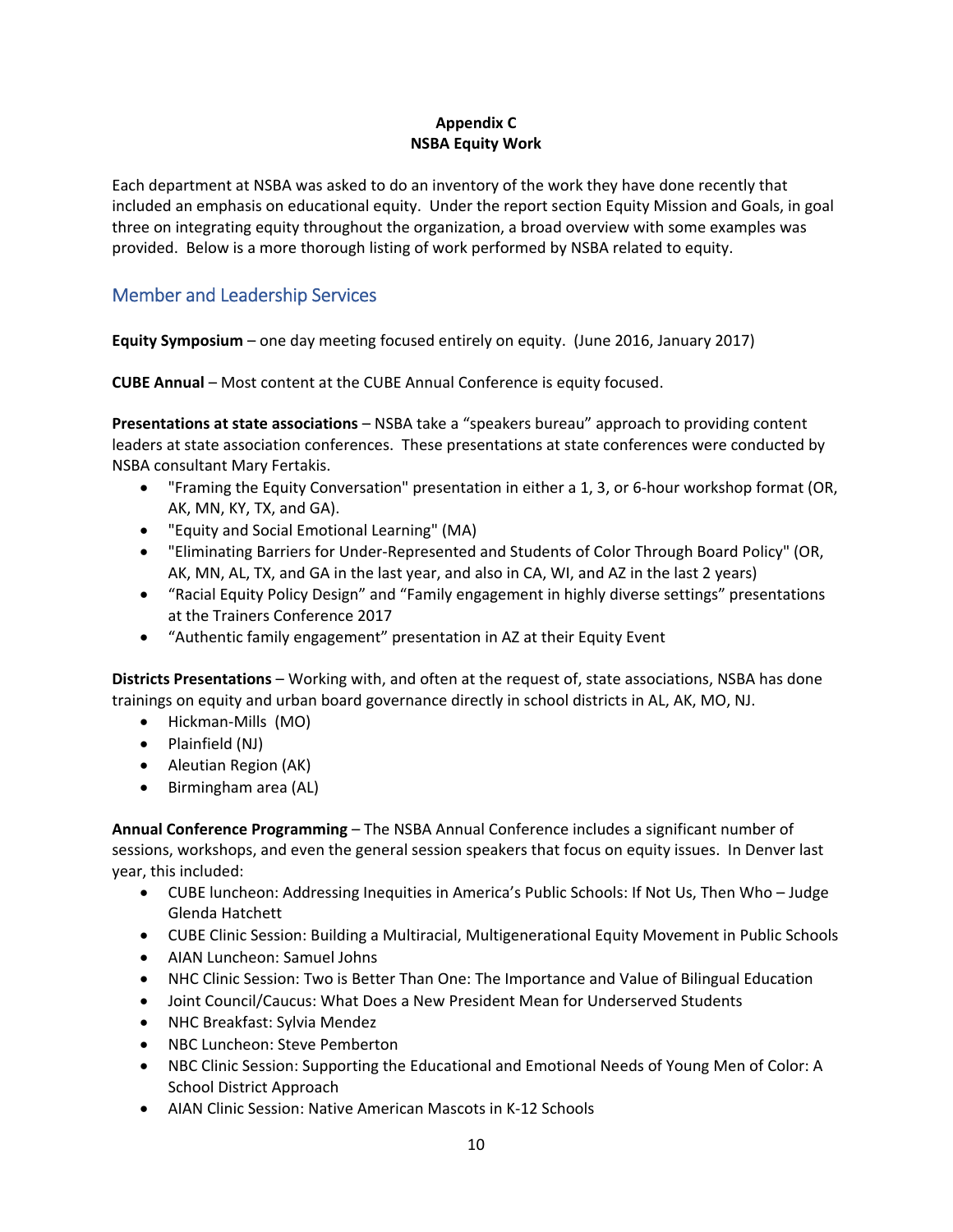- Pre-Con: From the Boardroom to the Classroom: Equity Starts at the Top
- Pre-Con: Disrupting Poverty: Turning High-Poverty Schools Into High-Performing Schools
- Master Class: Disrupting Poverty: Where to Start…What to Stop
- Reaching Students on the Autism Spectrum and the Parents Who Come With Them
- The Meaning of "Sex": The Evolution of Title IX on Athletics, Sexual Harassment and Transgender Students
- The 'Taboo' Topic of Poverty
- Engaging Your Community to Redefine Student Discipline
- Teach Me to Read, Write, and Speak in Spanish!
- Balsz Promise Neighborhood
- Master Class: Addressing Neighborhood Effects in High Poverty Schools
- Restorative Practices Do Work: Working with Community Partners to Implement a Restorative Discipline Policy
- Toss the Textbooks and Let's Start Personalizing Education
- What You Need to Know About the Office for Civil Rights
- Addressing the School to Prison Pipeline in Virginia: Strategic Partnerships with Law Enforcement
- Creating a College-Going Culture Through Customized and Personalized Learning Pathways
- Master Class: 10 Strategies Proven to Inspire & Engage EVERY Student
- PBIS Improving Teaching and Learning Through Creativity and Celebration
- The Wide Scope of Title IX's Prohibition of Sex Discrimination
- No, We Are Not Failing: Believing In and Valuing the Innate Potential of All Students
- Closing the Achievement Gap in Reading: The Future of Blended Learning
- Eliminating Barriers for Under-represented and Students of Color Through Board Policy
- English Language Learners and Elementary Math: Increasing Student Outcomes
- Racial Identity and Consciousness as an Educational Leader
- Using a Differentiated Support Structure for Equity
- General Session: Wes Moore

**Technology Leadership Network** – Now embedded with the National Connection program, TLN has always been future‐focused. It was designed to help leadership teams develop a vision for learning, understand what role technology could play and then identify the funding and policies essential to support the equitable implementation of that vision. In the 1990's, the equity lens was largely on the traditional "digital divide" defined as a lack of access and connectivity which NSBA addressed as one of the leading organizations in the establishment of E‐rate.

In recent years, that gap is more accurately defined as a "digital use divide" in terms of what students are doing with the digital resources and how, or if, those experiences are preparing them to be successful in the future. School leaders must address digital equity when some students have rich learning environments with hands‐on opportunities to be creators of content and engage with international experts, while others are left to simply consume digital content that has been automated from previous print assignments. Those concerns have guided recent NSBA technology presentations and initiatives:

### CUBE Programming

 Defining Leadership for Equity in the Digital Age, July 2014, CUBE Summer Meeting – Half Day Pre‐Conference Session, Overview of current tech issues, data and trends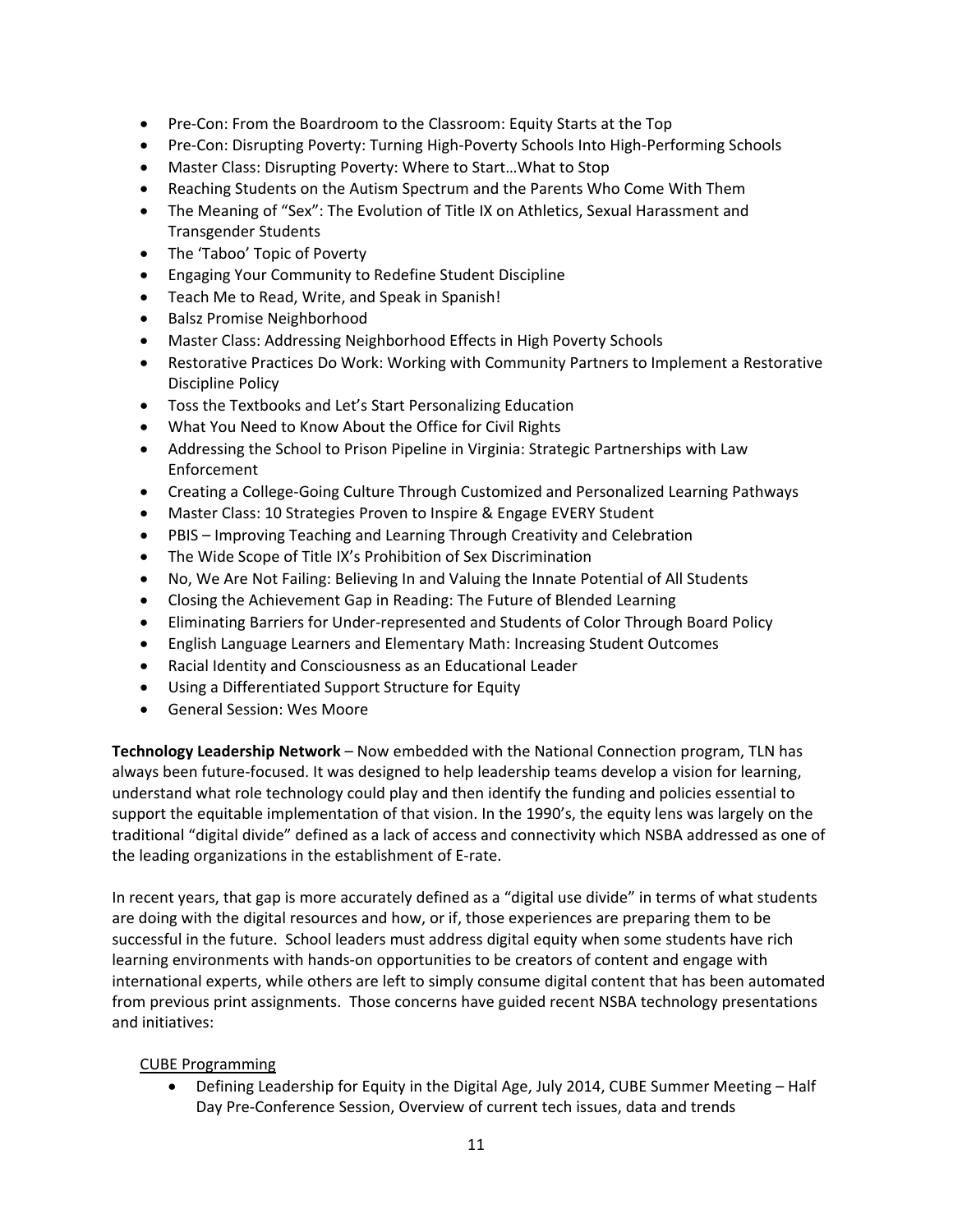- The Intersection of Technology & Equity: Addressing the New Digital Divide, Sept 2016, CUBE Annual Conference – Panel – Districtwide technology strategies to ensure equitable funding and professional development across Miami‐Dade County Schools
- Digital Innovation and Equity: Pitfalls, Solutions, and Best Practices, Sept 2017, CUBE Annual Conference – Panel, Understanding the role of equity in technology decisions in LA Unified and fast‐growing Greenville, SC

## Digital Equity Sessions at the Equity Symposium

- Defining Educational Equity in the Digital Age, June 2016, Using the new ISTE Technology Standards for Students, gaps in learning opportunities were highlighted to demonstrate why home connectivity is so critical
- New Money to Support the Digital Age Economy, January 2017, Highlighted new allowable uses for Community Reinvestment Act funds managed by the banking industry targeted specifically to serve low income communities

### Coalition Work

- The Future Ready Schools Initiative, 2014, National effort and free resources to help district leaders plan and implement personalized, research‐based digital learning strategies so all students can achieve their full potential. The work has highlighted creating equitable access and the unique challenges of rural populations.
- National Collaborative for Digital Equity, 2016, Key partner to help district leaders and banking industry leverage new uses for the Community Reinvestment Act funds targeted to low income communities.
- Public Support for Change.org/Computer Science Petition, Washington Post, Full Page Ad, 2016, Future career potential and a current lack of diversity within the tech industry made this a compelling issue.

### National Connection, September 2017

 As the program expands to more fully serve district leadership teams, one of the positions being solicited from participating districts is the name of the person assuming the duties of a Chief Equity/Diversity Officer.

Education Technology Site Visits – Recent focus on more diverse districts

- Colonial School District, DE, April 2016, This Title 1 district with 12 of its 14 schools serving breakfast and lunch to all students has turned enrollment declines around and seen increased academic successes.
- Sunnyside Unified School District, AZ, May, 2016, Selected for its digital learning successes with a majority Hispanic student population with 86% of students on free or reduced meals.
- Coachella Valley Unified School District, CA, October, 2016, Selected for its solutions to bring home connectivity to remote and impoverished students in a majority minority district.
- East Irondequoit Central School District, NY, November 2017, 50% of students on free and reduced lunch with over 20 native languages in homes have experienced a successful digital conversion.
- Greenville County Schools, SC, November 2017, The district's BEST (Building Equity Sooner for Tomorrow) initiative is key to scaling innovation in this diverse, 76,000 student district.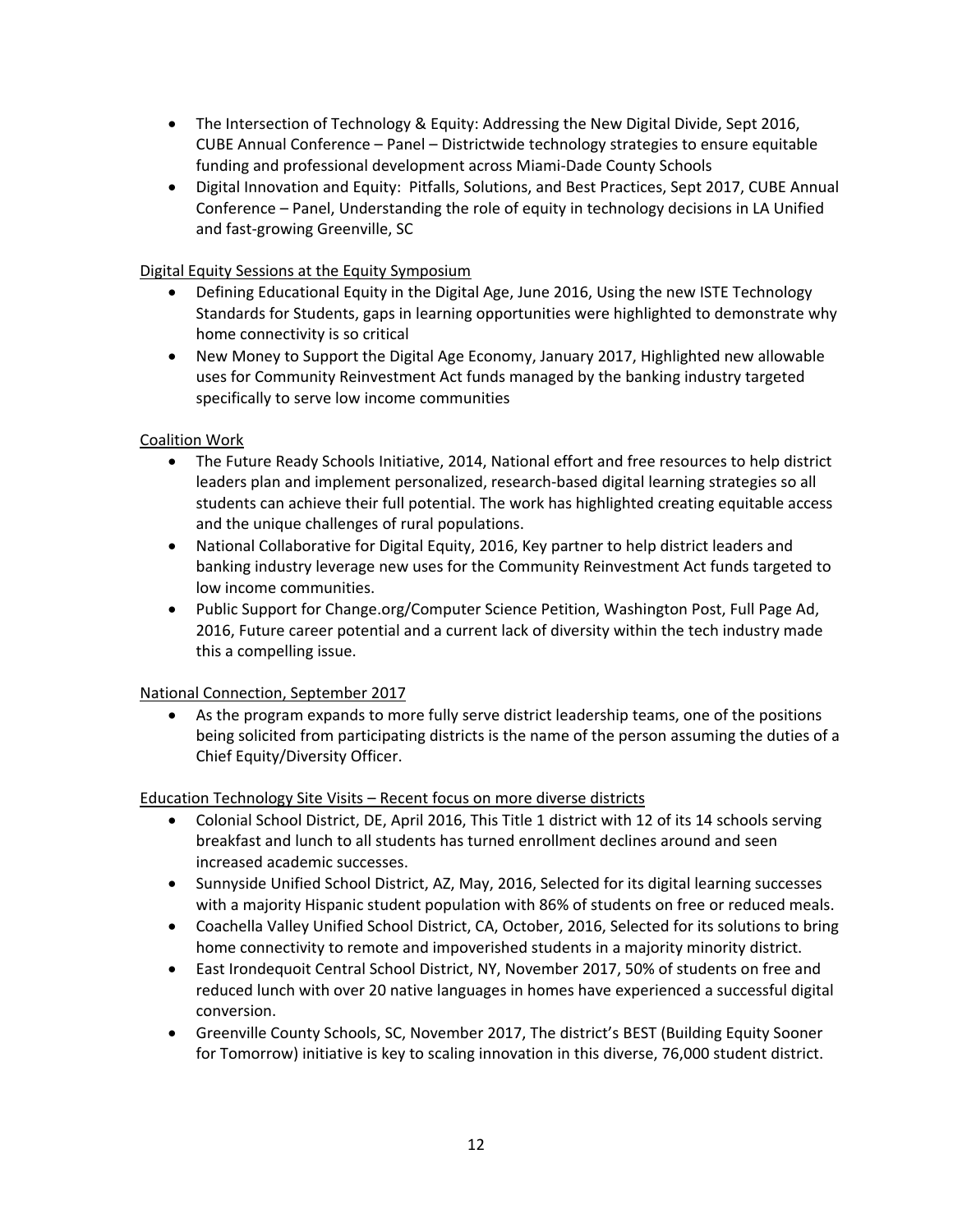# Legislative Advocacy

**NSBAC** – NSBAC, as the 501(c)(4) division of NSBA, NSBAC helps galvanize grassroots support for public education throughout the nation. The importance of NSBAC in reaching public education advocates is considerable, given its functionality for impacting social media and thereby advancing NSBA's mission and goals of equity and excellence in public education. For example, the NSBAC Public Schools  $1<sup>st</sup>$ campaign is about educating stakeholders regarding the importance of public education and about all of the resources needed to ensure continuous improvement in addressing equitable opportunities in learning for all students. The activities NSBAC sponsors are all centered around improving educational opportunity for our students…Policy briefings, federal legislative action alerts, political conventions, online engagement, teleconferences, and other engagements. NSABC helps reinforce NSBA's policy goals for advancing equity in public education.

### First 100 Days Campaign Results:

- 12,000 messages/calls for Congress and the Administration to act in support of public education
- 50 states and DC participated in NSBAC's First 100 Days Campaign
- 80,000 people reached on Facebook
- 6,400 engagements/actions generated on Facebook in support of public schools
- 44,000 people reached on Twitter

### Public Schools 1<sup>st</sup> Campaign

This is NSBAC's new campaign launched in June. So far, 1,272 messages have been sent to Congress urging lawmakers to protect school‐based Medicaid funding. Also, we hosted two IMPACT days to mobilize public education advocates to share success stories of public schools, including choice options offered to parents and students via social media outlets.

### Grassroots Outreach

Engaged "Friends of Public Education" grassroots advocates through NSBAC's "Back to School" Initiatives, and calls to action via social media and letter writing/phone campaigns on key issues, such as school-based Medicaid, Appropriations, and Title I programs. Hosted webinars on key policy issues and advocacy training facilitated by the Congressional Management Foundation.

Further, NSBAC will be participating in the upcoming CUBE Conference, and staff reached out to Members of the Congressional Black Caucus and Congressional Hispanic Caucus Institute to speak during the conference and/or submit letters for the souvenir journal.

**Guiding Documents** – Advocacy efforts are based in NSBA resolutions as well as beliefs & policies, some of which make equity issues explicit:

- NSBA Resolution: Educational Opportunity NSBA urges Congress to amend the Illegal Immigration Reform and Immigrant Responsibility Act of 1996 to authorize the cancellation of removal, resolve immigration status, and work toward United States citizenship of undocumented students who are long‐term United States residents.
- NSBA Belief & Policy: Article IV ‐ The Educational Program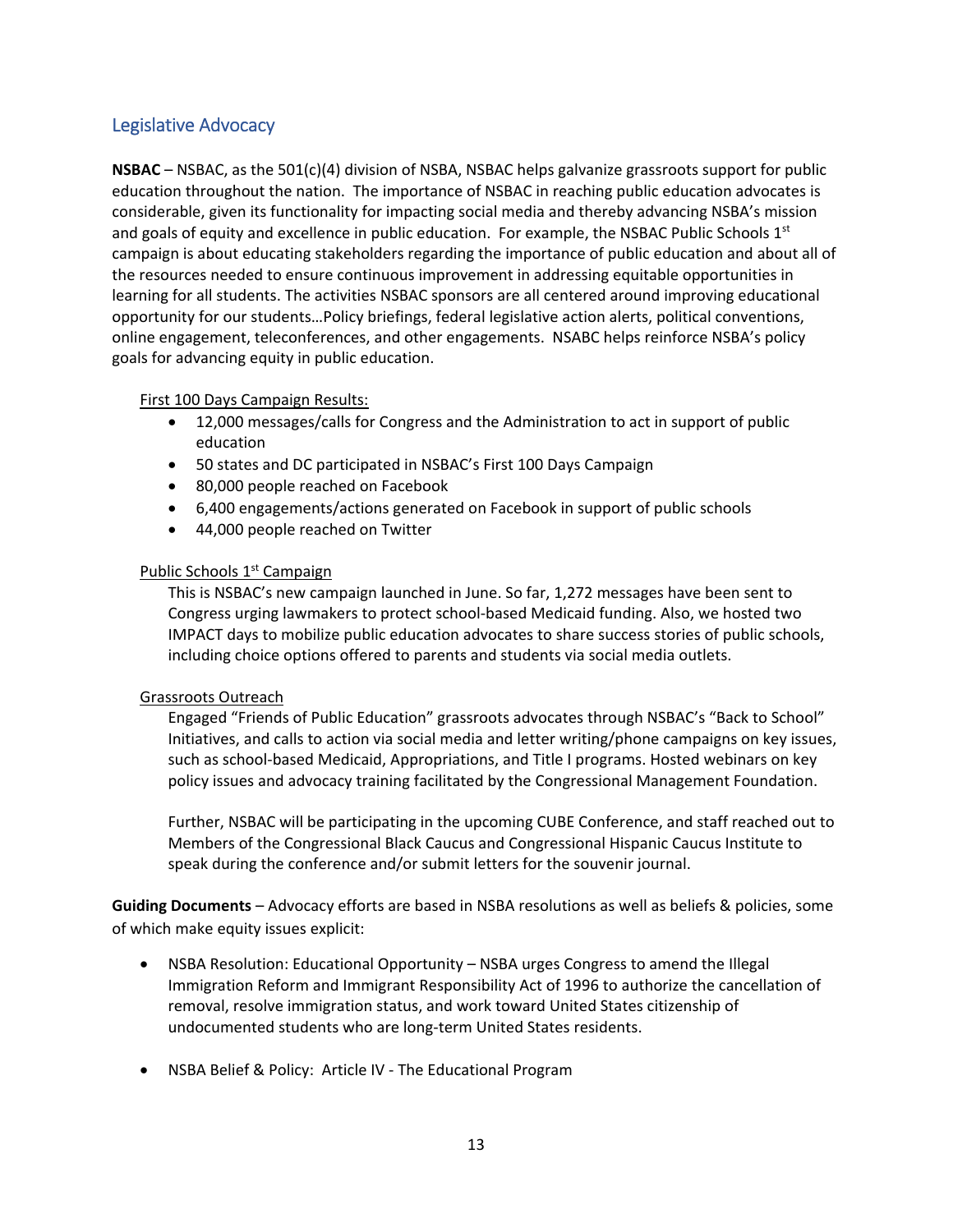- o 1.3 Access to Educational Opportunities Public schools should provide equitable access and ensure that all students have the knowledge and skills to succeed as contributing members of a rapidly changing, global society, regardless of factors such as race, gender, sexual orientation, ethnic background, English proficiency, immigration status, socioeconomic status, or disability.
- Section 4—Federal Policies
	- o NSBA supports federal education policies that make the education of all children a national priority, while recognizing that education is primarily a state and local function for which the federal role should be one of support and assistance rather than direct regulation. Federal legislation and policies should recognize:…
		- (h) the impact of federal immigration policies on local public education and fully fund the additional programs and services that are required as a result of these policies.

**Press Statements** – NSBA also expresses its opinion on legislative issues through press releases, the most recent example of which is our September 5 release on DACA:

National School Boards Association Executive Director & CEO Thomas J. Gentzel released the following statement in response to the Trump administration's decision to rescind the Deferred Action for Childhood Arrivals (DACA) program:

 Alexandria, Va. (September 5, 2017) – "Public schools are a beacon of hope and opportunity for students and our country. The schools in our neighborhoods have educated generations of children, regardless of factors such as race, ethnic background, and immigration and socioeconomic status, enabling them to contribute to our economy and strengthen our democracy.

 "Since the first public school was founded, they have gladly accepted the immense responsibility given to them to help students achieve their full potential. Today, our schools are educating the most diverse student population in history, providing equitable access and ensuring that all students are educated at levels no previous generation attempted to achieve.

 "Public schools continue to make progress in helping students prepare for college, careers and life. However, progress is threatened if students are fearful of coming to school. NSBA is deeply concerned by the administration's decision to end the DACA program. We're long-standing supporters of educating all students regardless of immigration status. Now that the issue is solely before Congress, we urge it to amend the Illegal Immigration Reform and Immigrant Responsibility Act of 1996 to authorize the cancellation of removal, resolve immigration status, and work toward U.S. citizenship of undocumented students who are long‐term residents."

# # #

**DC Thought Leader Sessions** – In 2017 NSBA began conducting D.C. based events for policy makers, hill staff, and others from local think tanks and policy organizations. The most recent included a focus on the equity public schools provide by giving choice in all communities:

 Conducted a successful Capitol Hill briefing on September 12, 2017 that was effective in educating congressional staff who inform the decisions of their respective senators and representatives regarding federal policy impacting equity in K‐12 education. Titled 'Our Public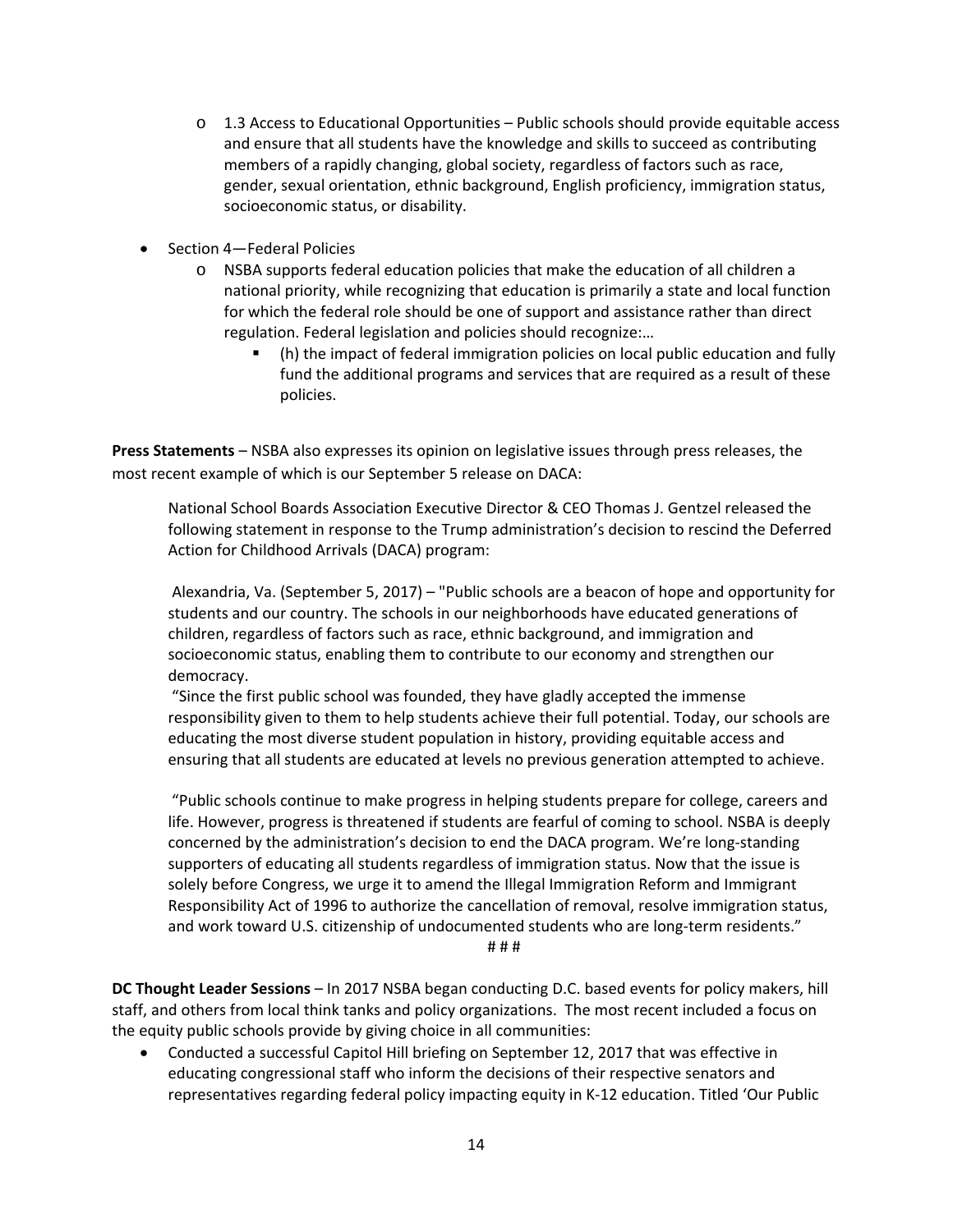Schools: Expanding the Horizon of Educational Choice,' the briefing addressed various choice options within public school buildings and featured a diverse panel of experts recommended by our state associations (Kansas, South Carolina and Vermont). The school districts represented on this panel are indicative of equity in our public schools, as they represent diverse populations of students inclusive of geographic, socioeconomic, academic, and cultural multiplicities.

Specifically, the forum addressed the range of choice options available to these diverse populations of students, from applied curricula in advanced science and technology subject areas to the arts – all a part of equipping our students for college- and career-readiness. This dialogue included the resources offered to address inequities that a number of students/communities face regarding educational opportunity. For example, the panelists discussed blended learning environments, personalized learning plans, career pathways, targeted resources for school counselors and career counselors, and Title II investments authorized by the Every Student Succeeds Act (ESSA) for equipping effective teachers and school leaders. Each of these areas is critical to achieving equity, especially for our most vulnerable students.

This panel discussion helped reinforce the research findings and recent report published by NSBA's Center for Public Education titled '*Busting the Myth of One‐Size‐Fits‐All Public Education*.' A unique fact about this report is that the data used from the National Center for Education Statistics to inform the findings and policy recommendations had not been extracted for purposes related to this subject area. The report represents the attention to NSBA's mission of equity and excellence in public education and the concerted efforts of the Federal Advocacy and Public Policy staff to fulfill this leading priority."

**Center for Public Education** – As you know, the Center for Public Education reason for existence is to find out what works to advance student achievement and close achievement gaps, hence there is an inherent equity focus in all our work. Indeed, every issue we examine we look at for its impact on different groups of students.

- CPE's primer on educational equity and segregation which were each prepared as background for the last two Equity Symposium respectively. The equity white paper was also developed into a workshop co‐presented by Deborah Keys and Patte Barth upon request for a number of state associations.
	- o http://blog.centerforpubliceducation.org/2016/01/22/cpe-examines-educationalequity‐in‐new‐paper/
	- o http://www.centerforpubliceducation.org/segregation
	- o http://blog.centerforpubliceducation.org/2017/02/21/averages‐mask‐regional‐ differences-in-school-segregation/
	- o http://www.centerforpubliceducation.org/educationalequity
- Leading the Change toolkit; a framework for board members to address chronically underperforming schools, which disproportionately affect low-income students and students of color. http://www.data-first.org/leading-the-change/. In addition, our data training – www.datafirst.org – emphasizes how important it is for school boards to examine and interpret data disaggregated by student group in their policymaking.
- Teacher shortage paper (another direct request from TPTB) is yet another example of embedding inequities (this time in staffing) in our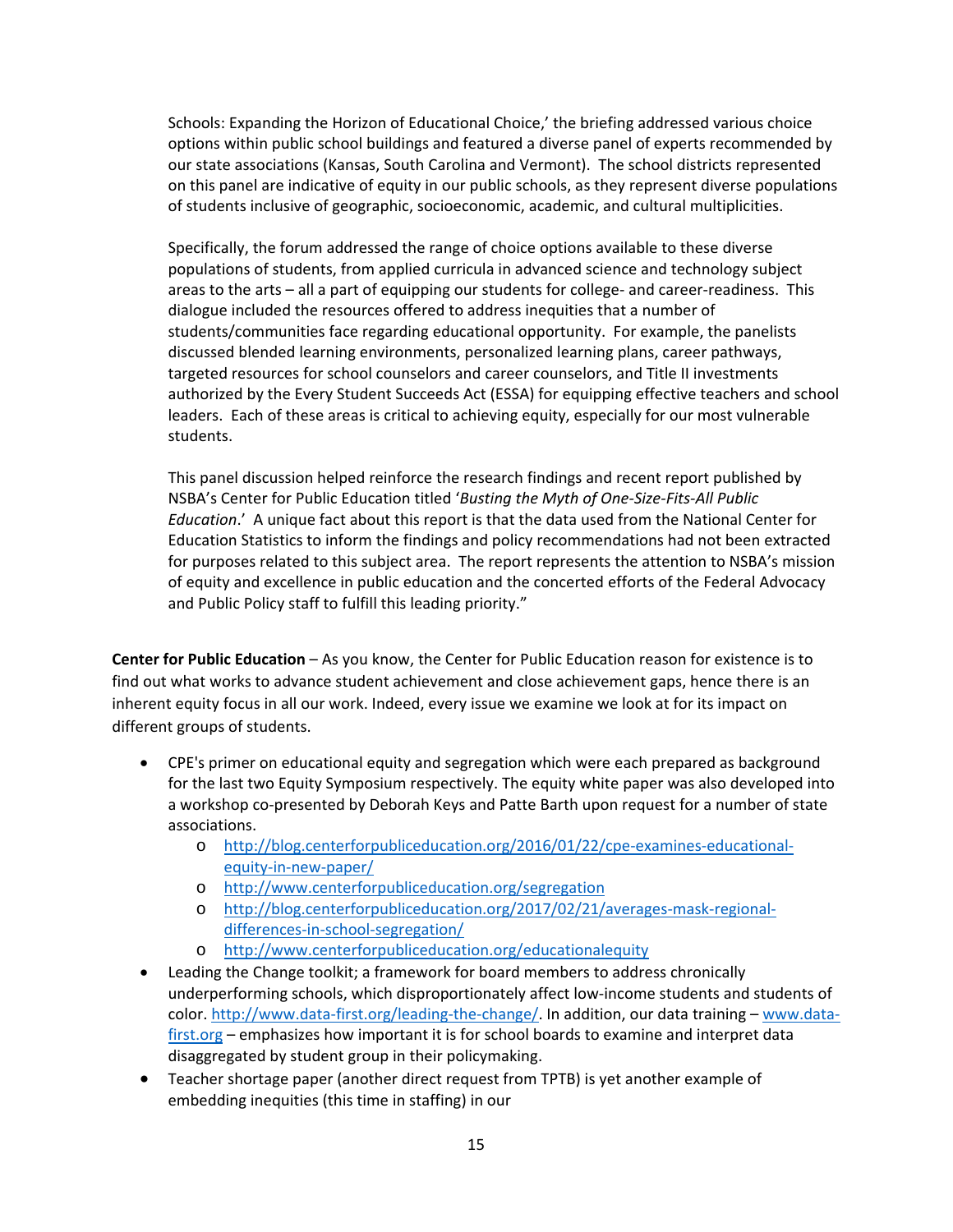analyses. http://www.centerforpubliceducation.org/Main‐Menu/Staffingstudents/An‐ Overview‐of‐Teacher‐Shortages‐At‐a‐Glance

- We also analyzed different outcomes related to work and citizenship for non-college goers by race in our original study of high school graduates who never went to college http://www.centerforpubliceducation.org/CTE
- Our next paper examines the rural education and the challenges rural schools face, notably a lack of resources and high poverty rates among the diverse populations they serve.

# Legal Advocacy and Office of the General Counsel

**Amicus Cases** – the NSBA Legal Advocacy department files more "friend of the court" briefs than all other education association combined. Many of the cases in which we lend our guidance and expertise impact educational equity. Some examples include:

- Lopez v. Schwartz (2015) (Vouchers) http://www.nsba.org/lopez-v-schwarz-1st-jud-dist-ct-nev
- *Fisher v. University of Texas at Austin* (2015) (Race & Diversity in Admissions) http://www.nsba.org/fisher‐v‐university‐texas‐austin‐us‐sup‐ct‐merits‐brief‐2015
- *Richardson v. State of North Carolina* (2015) (Funding) http://www.nsba.org/richardson‐v‐state‐ north‐carolina‐nc‐sup‐ct
- *Schuette v. Coalition to Defend Affirmative Action* (2013) (Affirmative Action/Diversity) http://www.nsba.org/schuette‐v‐coalition‐defend‐affirmative‐action‐us‐sup‐ct‐merits‐brief
- *Hoke County Board of Education v. State of North Carolina* (2013) (Funding) http://www.nsba.org/HOKE‐COUNTY‐BOARD‐EDUCATION‐V‐STATE‐NORTH‐CAROLINA‐ LEANDRO‐III‐NC‐SUP‐CT
- *Louisiana Federation of Teachers v. State of Louisiana* (2013) (Vouchers) http://www.nsba.org/louisiana‐federation‐teachers‐v‐state‐louisiana‐la‐sup‐ct
- *Fisher v. University of Texas at Austin* (2012) (Race & Diversity) http://www.nsba.org/fisher‐v‐ university‐texas‐austin‐us‐sup‐ct‐merits‐brief
- *Hispanic Interest Coalition of Alabama v. Bentley* (2011) (Immigration/Undocumented Students) http://www.nsba.org/hispanic-interest-coalition-alabama-v-bentley-11th-cir
- *Horne and Speaker of the Arizona House of Representatives v. Flores* (2009) (Funding/ELL) http://www.nsba.org/horne‐and‐speaker‐arizona‐house‐representatives‐v‐flores‐us‐sup‐ct‐0
- *NSBA Amicus Brief Committee for Educational Equality v. State of Missouri (MO)* (Funding) (2009) http://www.nsba.org/nsba‐amicus‐brief‐committee‐educational‐equality‐v‐state‐ missouri‐mo
- *Parents Involved in Community Schools v. Seattle School District No. 1 et al and Crystal Meredith v. Jefferson County Board of Education et al* (2006) *(*Race & Diversity in Student Assignments) http://www.nsba.org/nsba-amicus-brief-parents-involved-community-schools-v-seattle-schooldistrict‐no‐1‐et‐al‐and

## **Articles and Publications** – Equity focused articles and publications include:

- Negron, F., University of Miami (FL) Business Law Review: *Diversity is Dead. Long Live Diversity:*  The Racial Isolation Prong of Kennedy's PICS Concurrence in Fisher and Beyond https://businesslaw‐review.law.miami.edu/wp‐content/uploads/2016/04/Negron‐Final‐PDF‐1.pdf
- Negron, F., Lipper, K., & Coleman, A., *Achieving Educational Excellence For All: A Guide to Diversity‐Related Policy Strategies for School Districts*  http://www.nsba.org/sites/default/files/reports/EducationExcellenceForAll‐HighRes.pdf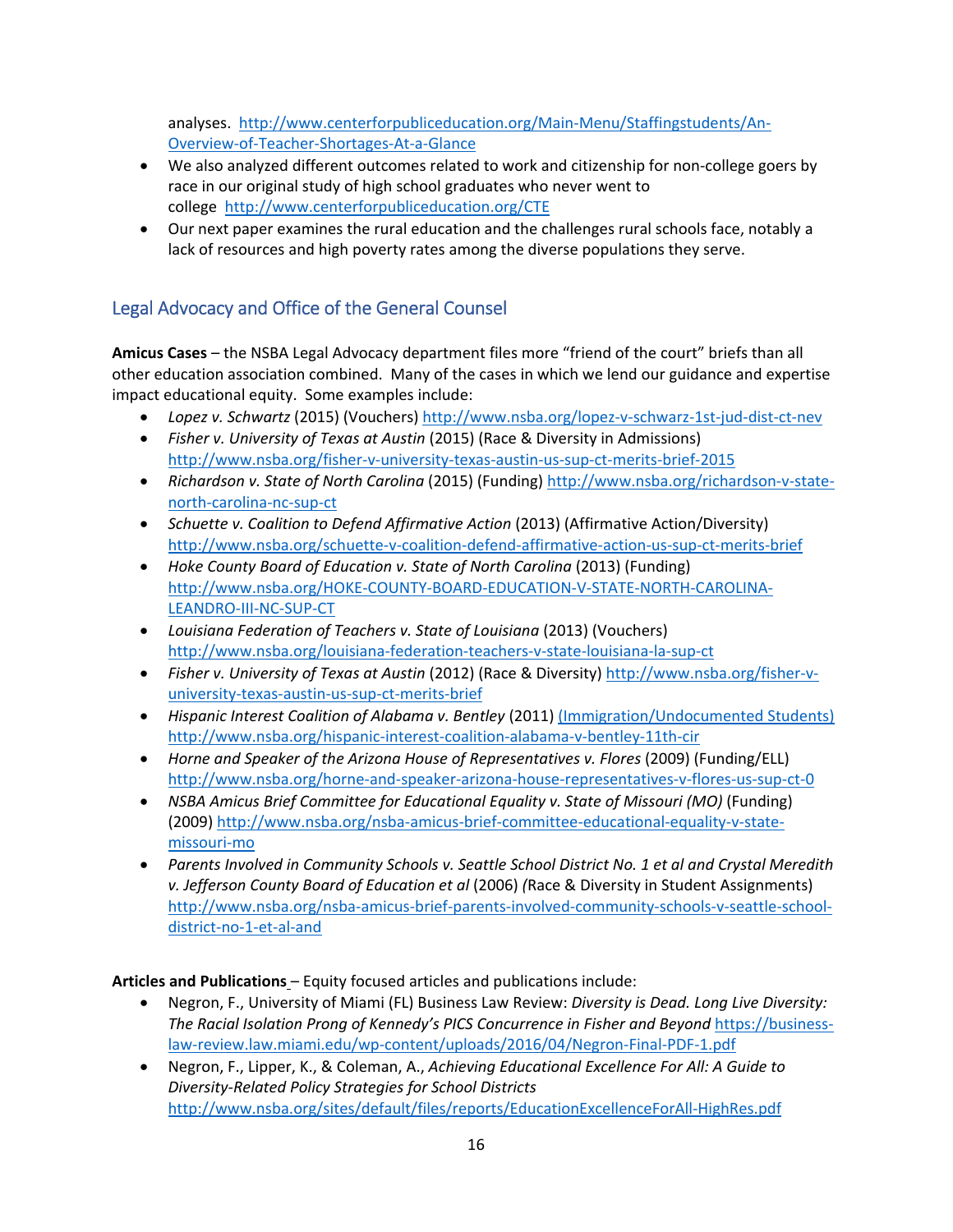- Negron, F., Gittins, N., Burns, T., et al., *An Educated Guess: Initial Guidance on Diversity in Public Schools After PICS v. Seattle School District*
- Negron, F., A School Law Update from the NSBA Office of General Counsel
- Negron, F., U.S. Commission on Civil Rights Briefing on Inter-Student Violence Position Statement of the National School Boards Association

## **NSBA Guides and Charts**

- *Same‐Sex Marriage: What the Obergefell Decision Means for School Districts* (7/30/15)
- *2016 Transgender Students in Schools: Frequently Asked Questions and Answers for Public School Boards and Staff* (Has been updated ten times. The last update was on 5/30/17)
- *Lifting the Lamp Beside the Schoolhouse Door: A Legal Guide to Serving Undocumented Students in Public Schools* (7/17/17)
- *Transgender Litigation Guide* (last updated on 9/5/17)

### **Inquiry & Analysis Articles**

- *Child Find: An Update on the Lore v. Law* (Perry Zirkel; 2/2016)
- *Accommodation of Muslim Students* (Tom Burns; 6/2016)
- **•** In the Alternative: Restorative Justice in Student Discipline (Jordan Green; 7/2016)
- *Educating Homeless Children and Youth* (Patricia F. Julianelle; 10/2016)
- *Mendez v. Westminster School District* (Analysis of case invalidating segregation as it relates to Hispanic children in California; Ron Wenkart; 12/2016)
- *Service Animals in K‐12 Schools: A Legal Update* (Perry Zirkel; 1/2017)
- *Endrew F.: Fape in F#* (James Thomeczek; 5/2017)
- *Without Federal Title IX Guidance Can a Federal Case be Made for Accommodating Transgender Students* (Tom Burns; 6/2017)

**Council of School Attorneys (COSA)** – A division of the legal advocacy department, COSA serves as the premier national organization for education lawyers both within firms and for district in‐house counsel. Programming at COSA events often address equity and the legal implications.

NSBA Advocacy Institute Legal Session – January 26, 2016

 Will the Real Title IX Please Stand Up? Navigating the Legal Waters Regarding Transgender Student Issues

Title IX, the federal law that prohibits discrimination on the basis of sex in programs receiving federal financial assistance, lies at the center of the current legal debate on the rights of transgender students in public schools. In this session, discussion points include OCR's position on Title IX's application to transgender students, how courts have interpreted it, and how school boards can work with their NSBA Council of School Attorneys, and communities to identify legal requirements and develop appropriate policy. Presenters: Francisco M. Negrón, Jr., Associate Executive Director and General Counsel, Legal Advocacy, NSBA; Jennifer Smith, Partner, Franczek Radelet, Chicago, Illinois; Andrew Manna, Church Church Hittle & Antrim, Noblesville, IN; Sonja Trainor, Director COSA, NSBA

NSBA Annual Conference Legal Session – April 10, 2016

Navigating Transgender Student Issues: A Legal Guide for School Districts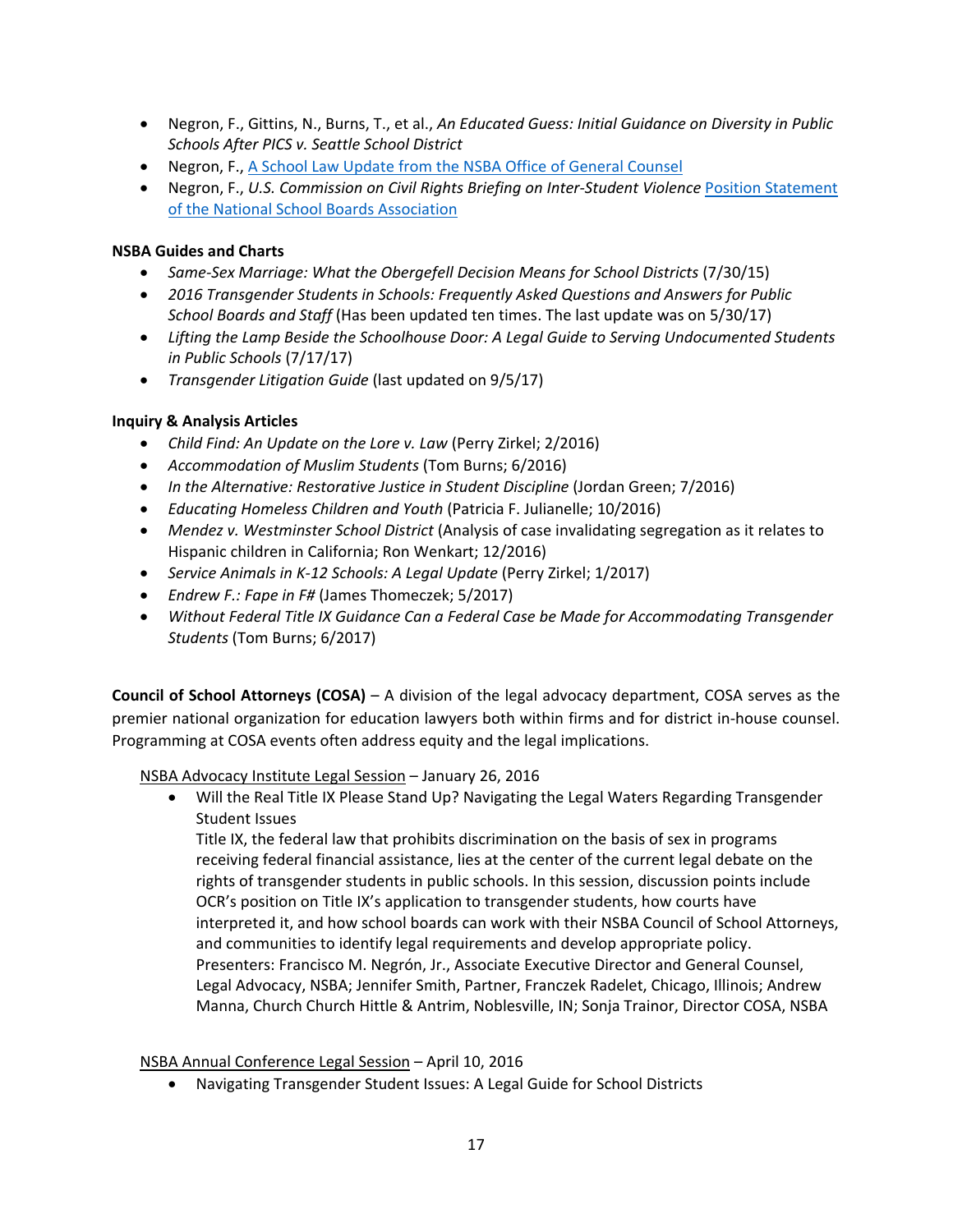Join NSBA Council of School Attorneys Director Sonja Trainor, Gay Lesbian Straight Education Network Executive Director Eliza Byard and Christian Educators Association Executive Director Finn Larsen, for an engaging session on one of the more pressing issues facing school districts today. Be the first to access NSBA, GLSEN and CEA's joint guide on navigating issues around transgender students, featuring easy to understand FAQs, on everything from dealing with federal government demands to the importance of working with your community to ensuring student welfare.

Presenters: Sonja Trainor, Director COSA, National School Boards Association; Finn Laursen, Executive Director, Christian Educators Association; Eliza Byard, Executive Director, Gay Lesbian Straight Education Network.

#### COSA Webinars

 **What's a School to Do? Undocumented Students, Sanctuary Districts, and ICE Activities ‐**  *April 26, 2017* 

Join NSBA Chief Legal Officer Francisco Negrón and COSA member Jollee Patterson for an informative and timely webinar exploring the legal landscape surrounding undocumented students and current immigration enforcement processes. These dynamic presenters will discuss the latest developments in the new administration's position on immigration and how that may translate to undocumented students attending public schools, review the interplay between *Plyler* and various federal laws and agency guidance, and explore potential avenues for school districts as they seek to limit legal liability while complying with constitutional requirements in this challenging and fluid area of law.

Host: **Leza Conliffe,** Senior Staff Attorney, National School Boards Association, Alexandria, VA

Presenters: **Francisco Negrón**, Chief Legal Officer, National School Boards Association, Alexandria, VA; **Jollee Patterson**, Senior Counsel, Miller Nash Graham & Dunn, Portland, OR

 **Navigating the Brackish Waters of Section 504/ADA/IDEA ‐** *November 3, 2016*  Public schools serve students with disabilities under the umbrella of several overlapping laws, each with its own complex regulations and body of case law. As a school attorney, you need to be able to flag potential procedural and service-related issues for your school clients doing their best to serve students with disabilities within the thicket of applicable law. Join us for an overview of the many arenas in which Section 504, Title II of the ADA, and IDEA overlap: evaluations, "FAPE", communication, parent rights, exhaustion of remedies, and more. This session is a broad overview appropriate for attorneys new to school law, or those who practice outside of the special education arena.

Host: **Naomi Gittins**, Deputy General Counsel, National School Boards Association, Alexandria, VA. Presenter: **Christine Scheef**, North Carolina School Boards Association, Raleigh, NC

 **Website Accessibility for School Districts: OCR Enforcement Activity and Best Practices ‐**  *September 22, 2016* 

The Department of Education's Office for Civil Rights has received hundreds of complaints alleging schools' failure to make web sites accessible to individuals with disabilities. Resolution agreements with OCR require extensive policy implementation and review, training, website audits, development and implementation of a corrective action plan, and monitoring. An experienced attorney who has handled these complaints provides an overview of the legal issues, resolution agreement terms typically required by OCR, and best practices to advise clients interested in being proactive, including widely accepted standards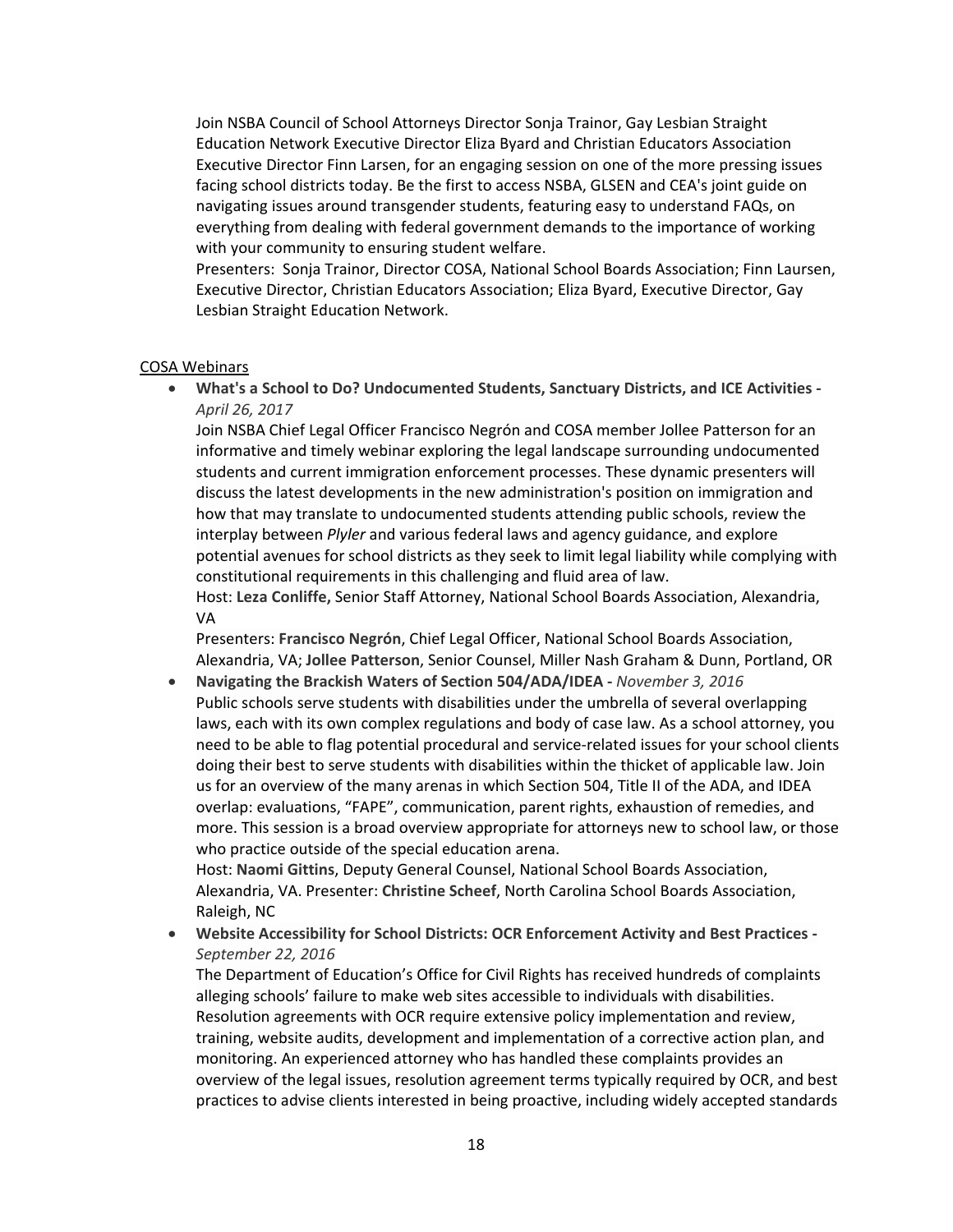for website accessibility. You'll gain unique perspective from a practicing attorney who uses website accessibility technology daily.

Host: **Sonja Trainor**, Director, NSBA Council of School Attorneys

Presenters: **Kimberly Davis**, Udall Shumway, Mesa, AZ; **Joshua Loevy**, Lathrop & Gage, St. Louis, MO

**Transgender Student Litigation Update ‐** *September 13, 2016* 

Join NSBA Chief Legal Officer Francisco Negrón and NSBA COSA Director Sonja Trainor for an informative update on the latest developments in the area of transgender students and gender identity litigation, as of September 2016. This webinar aims to help school lawyers understand the confusing legal landscape by untangling the web of lawsuits and conflicting court rulings, and by exploring a landmark case on petition review by the High Court. Host: **Sonja Trainor**, Director, NSBA Council of School Attorneys. Presenters: **Francisco Negrón**, NSBA Chief Legal Officer

 **Where is the Line? Mental Health Services and FAPE – Understanding the Public School Responsibility ‐** *March 2, 2016* 

School officials are coming under increased scrutiny for providing services to students experiencing mental health concerns. As a school attorney, you need to know the legal requirements, as well as prevailing educational recommendations when it comes to providing FAPE. In this webinar, experienced special education attorneys guide you through new standards and court interpretations for addressing mental health issues in the public school setting, and offer tips on working with local health care providers to ensure students' needs are addressed.

Host: **Sonja Trainor,** Director, NSBA Council of School Attorneys

Presenters: **Andrew Manna,** Church, Church, Hittle & Antrim, Noblesville, IN; **Chris Borreca,**  Thompson & Horton, Houston, TX; **Lawrence J. Altman,** Adjunct Professor, Avila University and (retired) Special Education Lead Attorney and Compliance officer, Kansas City Public Schools

 **Working Effectively with School Resource Officers: Legal Considerations and Best Practices ‐** *January 13, 2016* 

NSBA's Council of School Attorneys and Council of Urban Boards of Education join forces to present useful information in a crucial area. In the face of high profile incidents exploding in the media, school districts are asking whether and how they can and should employ School Resource Officers. Join a veteran school attorney for a unique perspective on her district's innovative use of school resource officers, and the chair of NSBA's Council of Urban Board of Education, who will share his perspective as a school board member and civil rights attorney.

Host: **Sonja Trainor,** Director, NSBA Council of School Attorneys

Presenters: **Margaret‐Ann Howie,** General Counsel, Baltimore County Public Schools; **Van Henri White,** Rochester City School District, Rochester, NY

### **COSA Seminar Sessions, with Accompanying Legal Article**

2017 School Law Practice Seminar, October 2017

**• Immigration Law for School Attorneys** - An immigration specialist provides a framework for school attorneys of key issues and legal standards in the area of immigration and enforcement in schools. This session is designed as a pre‐requisite to the one following it, in which current specific enforcement efforts will be analyzed. Presenter: **Tejas Shah**, **Franczek Radelet**, Chicago, IL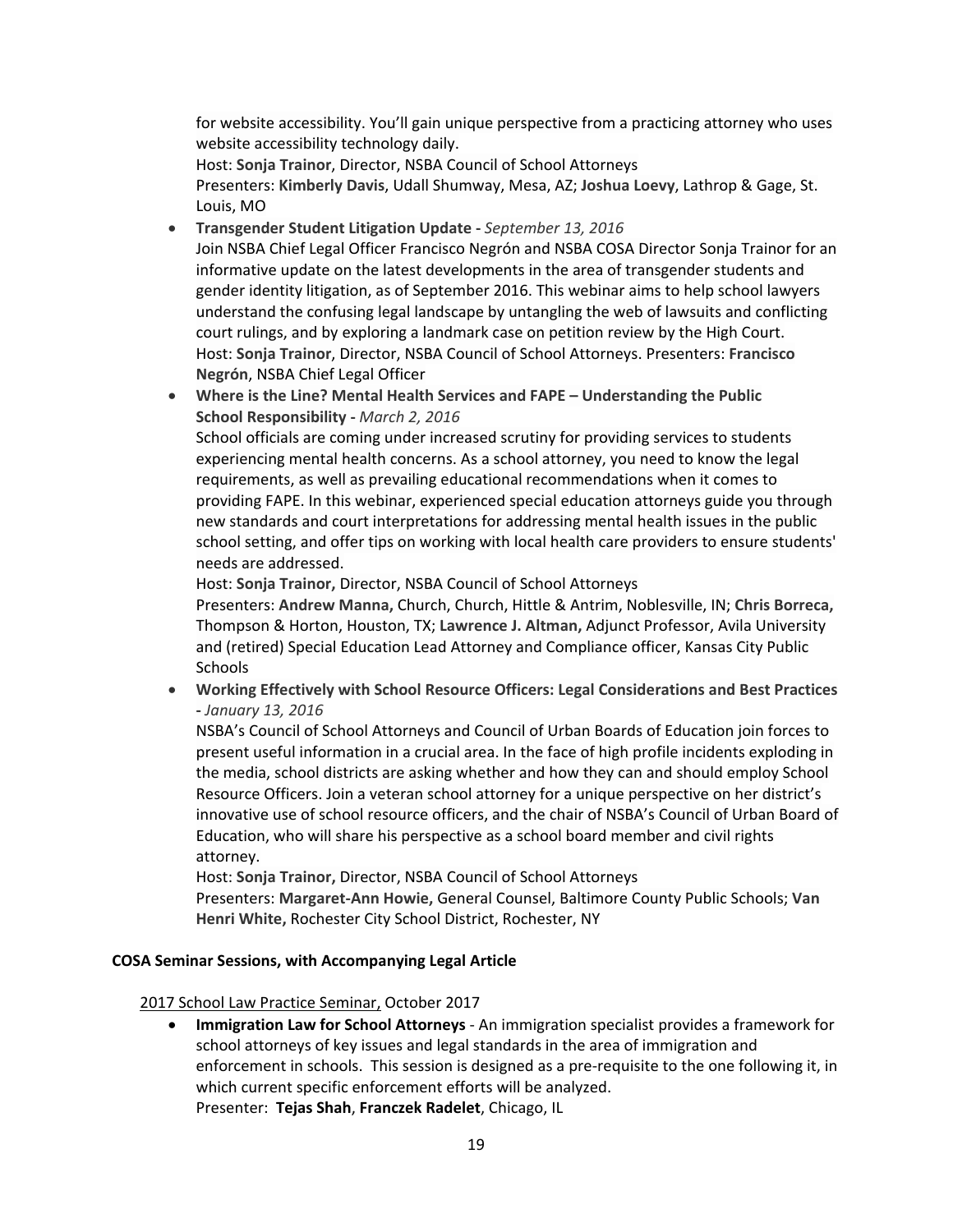**Federal Immigration Enforcement: Sanctuary Districts, Safe Zones, Records,** *Plyler* **and DACA** - The panelists will examine schools' legal obligations and responsibilities toward students impacted by recent immigration enforcement actions, and consider how schools can provide a safe, secure learning environment for students from all backgrounds. The panel will explore "sanctuary" policies, and offer insights on advising school board clients in this politically‐charged area. They will also provide an overview of the current status of DACA, and strategies for schools enrolling DACA recipients.

Presenters: **Karlie Dunsky**, **Tejas Shah**, and **Darcy Kriha**, **Franczek Radelet**, Chicago, IL

 **Transgender Law and Litigation Update** ‐ Join two COSA attorneys on the front lines of litigation regarding transgender student rights for an update on the rapidly evolving law in this area.

Presenters: **Lenore Silverman**, **Fagen Friedman & Fulfrost**, Sacramento, CA and **Jennifer Smith**, Franczek Radelet, Chicago, IL (proposal 26)

#### 2017 School Law Seminar, March 2017

 **Goss v. Lopez to Today: The Evolution of Student Discipline** ‐ In 1975, the Supreme Court ruled that students facing long‐term suspensions or dismissals were entitled to "more formal" procedures. This session will address the judicial treatment of Goss's ambiguities, including pre‐adjudication status, notice, hearing procedures, right to counsel, witness confrontation, and evidentiary standards. With growing disfavor for suspension and expulsion, what legal implications arise from the use of restorative justice and similar models? Join an accomplished COSA attorney and engaging speaker for a look back, and a look forward.

Presenter: **Lisa L. Swem**, Thrun Law Firm, East Lansing, MI

 **Website Accessibility Under the ADA and Section 504** ‐ This session will address what it means for school districts to have accessible websites and mobile applications under the ADA and Section 504, and recent OCR enforcement in the area. The speaker will address accommodations for employees, students, and the community with respect to many platforms, including websites, linked materials, videos created by the district and linked from other sources, personal electronic devices, etc. You'll come away with a summary of the applicable law, including recent rulemaking by the Department of Justice, and practical tips for advising school districts on compliance, minimizing litigation exposure, and defending enforcement actions.

Presenter: **Mary Kay Klimesh**, Seyfarth Shaw, Chicago, IL; **Kristina Launey**, Seyfarth Shaw, Sacramento, CA

### 2016 School Law Practice Seminar, October 2016

 **Advising School Boards on Practical and Proactive Solutions for Disparities in School Discipline** - With the significant attention placed by the Department of Education on disparities in student discipline, many school districts have embraced approaches such as Positive Behavioral Interventions and Supports, Restorative Justice, and the like. Three attorneys well‐versed in the legal standards at play will brief you on the current state of the law and litigation in this area, along with practical considerations for advising your school board clients.

Panelists: **Sloan Simmons**, **Lozano Smith**, Sacramento, CA; **Brandon Wright**, Miller, Tracy, Braun, Funk & Miller, Monticello, IL; **Anurima Bhargava**, Harvard Kennedy School Institute of Politics, former chief, Educational Opportunities Section, Civil Rights Division, U.S. Department of Justice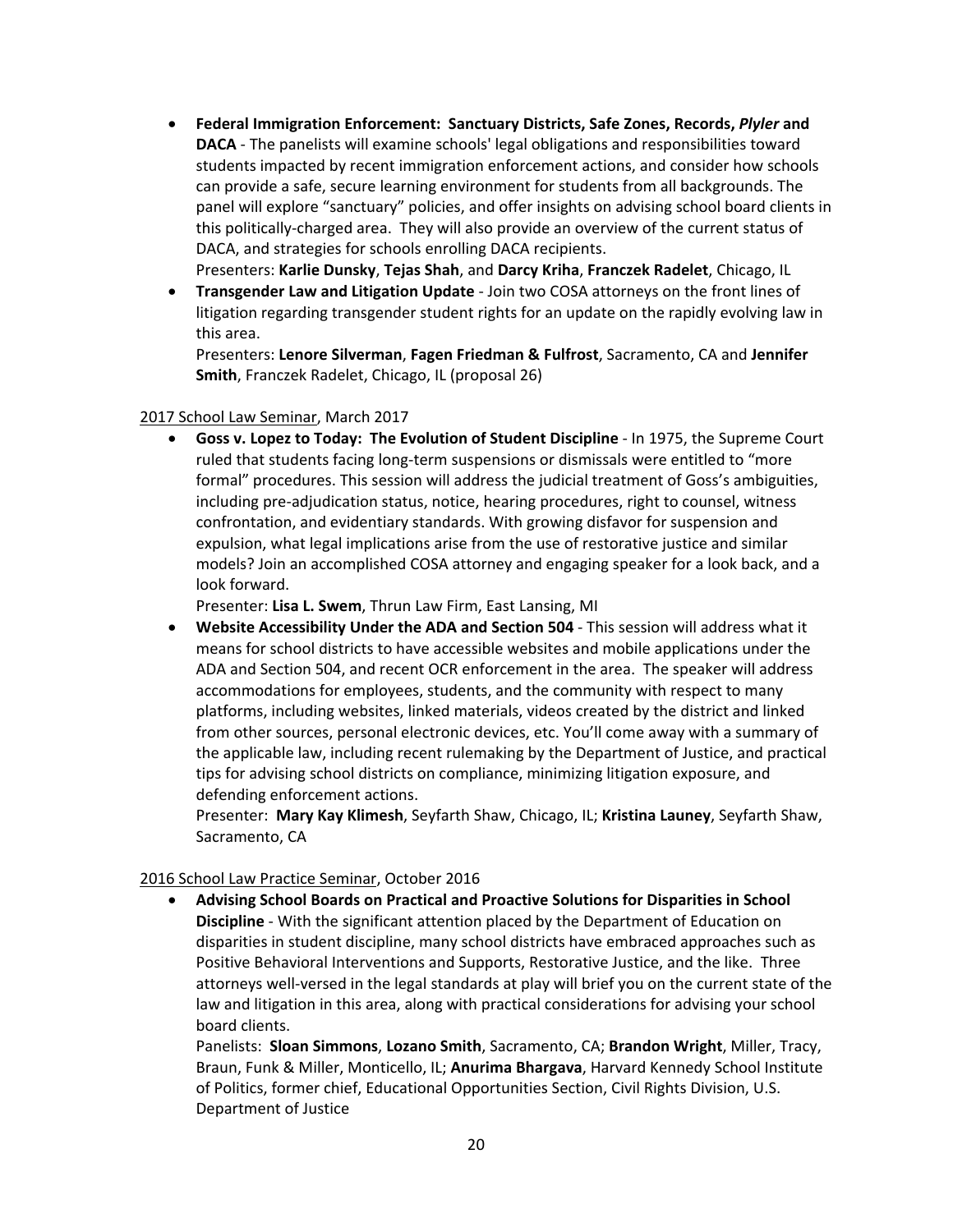### 2016 School Law Seminar, April 2016

 **A Legal Guide to Serving LGBT Students ‐** LGBT and Transgender students may have needs that arise at school that relate in important ways to their gender identity or sexual preference. This session will explore topic areas in which schools should consider how they service their LGBT students – including student records, safety, bathroom access, extracurricular activities, locker room access, and health services – and some of the state and federal laws applicable to each area with an emphasis on transgender topics. We will also engage participants in an interactive analysis on how courts and the U.S. Department of Education's Office of Civil Rights are viewing these issues.

Presenters: **Jennifer A. Smith** and **Amy K. Dickerson**, Franczek Radelet, Chicago, IL

 **Legally Defensible Programming for Students with Autism ‐** The current prevalence of diagnoses of Autism Spectrum Disorder (ASD) has increased of nearly 120% over the past fifteen years. It is also a high‐frequency area of special education litigation between parents and schools, in part due to the uniqueness of each ASD diagnosis and the complexity of each resulting IEP. We will examine the significant cost and resource exposure to schools when emotionally charged conflicts arise, and offer tips and suggestions for working collaboratively with families to develop defensible programs that will enable the students to benefit.

Presenters: **Andrew Manna**, Church Church Hittle & Antrim, Noblesville, IN; **Monica Conrad**, Church Church Hittle & Antrim, Merrillville, IN

# Public Advocacy and Communications

**Web Presence –** NSBA promotes equity online through several platforms, such as:

- NSBA.org
	- Dedicated sections on equity and for programs on equity
	- Programs with equity as a key component, i.e., Clean, Green and Safe Schools initiative
- standup4publicschools.org
	- Videos Why We Do What We Do and No Ordinary Day
	- Profiles of leaders who lead in diverse environments

**Statements and news releases** – Work to promote the equity focused work happening both within the communication department and across the organization, such as:

- Deferred Action for Childhood Arrivals (DACA) (full statement included in legislative section)
- Transgender
- Stand Up 4 Public Schools
- CPE's Report on Educational Choices
- CPE's Segregation Report

**Media relations** – NSBA consistently conducts interviews with high‐value media organizations and drives op‐ed placements such as "Public Education is Constantly Evolving and Progressing"

**Video** – NSBA uses video to more fully express ideas in education, often with a focus on equity: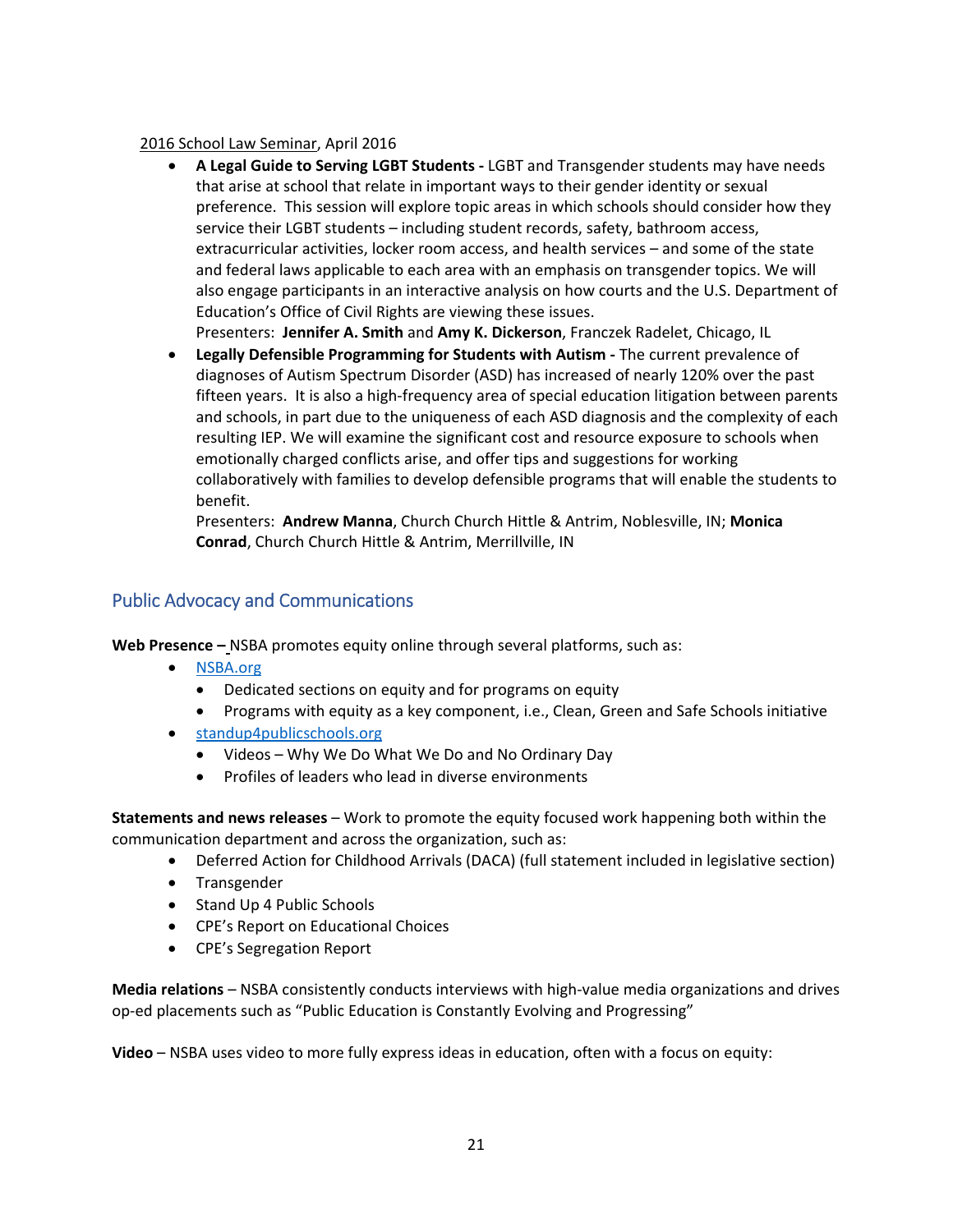- Minnesota School Boards Association winning the 2016 NSBA Innovation Award after they changed their strategic plan to support equity: https://www.youtube.com/watch?v=‐ 4PYnTxKAjk
- 60 years since Brown: https://www.youtube.com/watch?v=ww‐FQL1AsIU

**Social media** ‐ postings across all platforms (recent postings include school boards working to full teachers in rural areas and American Indian and Alaska Native communities)

**Advocacy Agenda** – The public advocacy department works with the legislative team to make our advocacy agenda (what we stand for) accessible to the general public.

**Marketing** – Promotion for events including Equity Symposium, CUBE Annual, COSA School Law Practice Seminar and Annual Conference

**Magna Awards** ‐ For 2018, the Magna Awards will focus on equity and honor districts who are removing barriers for underserved students. The three grand prize winners will present at a Master Class session at Annual Conference in San Antonio.

**ASBJ –** It is our regular practice at American School Board Journal to publish articles on the many different aspect of equity in education. The Urban Advocate section that runs four times a year in ASBJ touches on many equity topics. ASBJ also has covered how parental incarceration affects children, inequities in broadband access, lowering the dropout rate, how to welcome diversity among teachers, the practice of restorative justice, how to deal with gender identity issues in schools, reaching out to students who are geographically isolated, eliminating the achievement gap in the suburbs, fighting institutional racism, and districts that have worked to remove barriers to achievement by providing food and other support to families and more opportunities for engagement and inclusion for special education students.

### August 2017

- Jailed Parents, Hurt Children *Leila Morsy* Mass incarceration is lowering student achievement
- **•** Fighting Institutional Racism *Del Stover* A Florida school board adopts a racial equity policy
- Q&A: Leading large-scale change' Interview with Superintendent Tammy Campbell

## April 2017

- The Innovation Factor *Kathleen Vail* The 2017 Magna award winners discover new and different ways to help their students and community.
- Equity in the Burbs *Deirdra Preis* A high‐performing district systemically eliminates its achievement gap.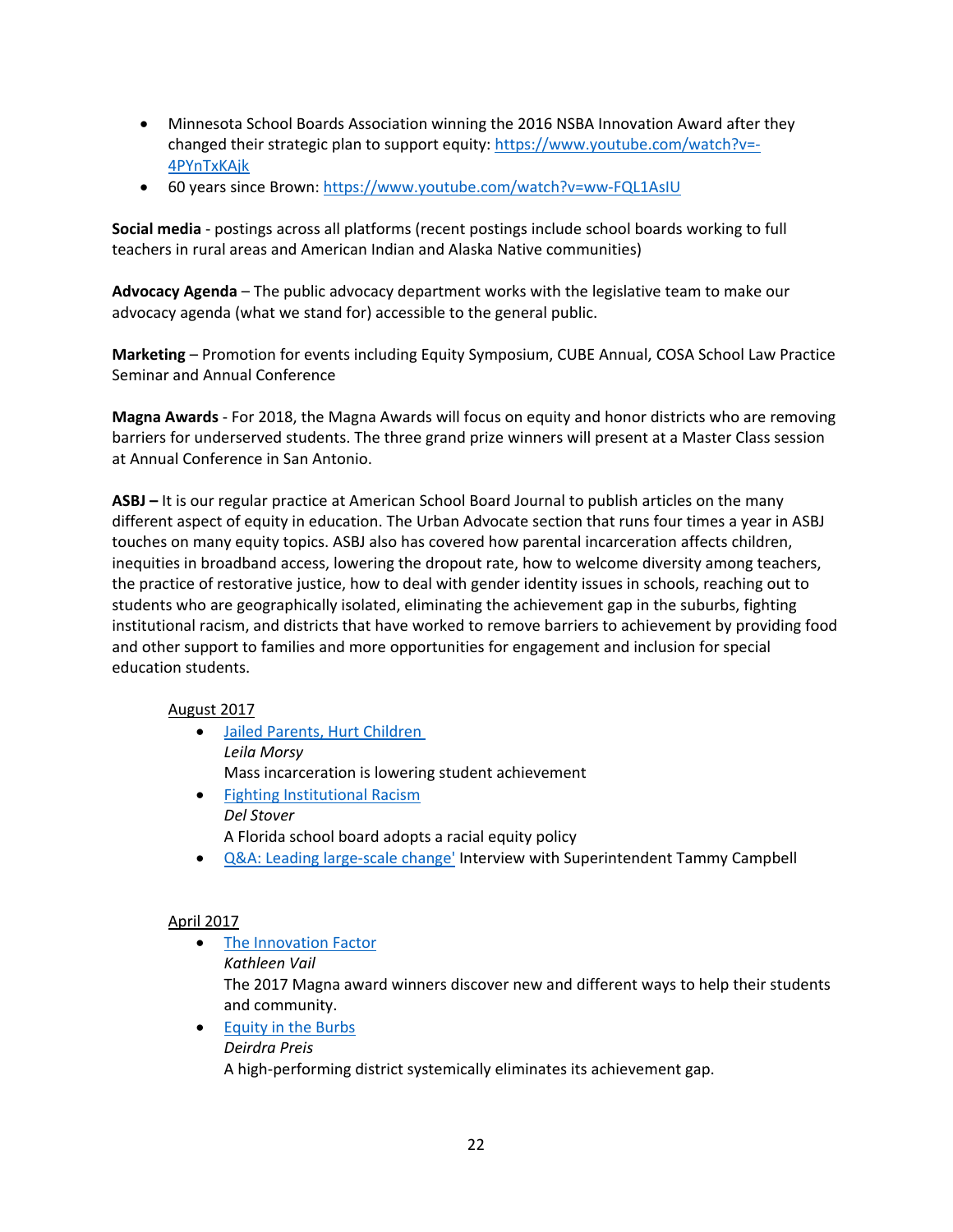#### October 2016

- A tiny Wyoming district delivers preschool *Kathleen Vail* A tiny Wyoming district delivers preschool to children in isolated areas.
- Cracking the Literacy Code *Glenn Cook* High-poverty districts push to improve students' literacy and their lives. **•** Gender Identity
- *Del Stover* Creating safe learning spaces for all students is foremost.
- Urban District Recruiting Network *Andrea Celico* In Ohio, a minority recruitment consortium pursues strong minority candidates.
- Q&A: Christopher Emdin, on 'reality pedagogy' On "doing schooling differently" and the importance of engaging students.

### August 2016

- Keeping the Peace
	- *Michelle Healy*

School districts are turning to restorative justice to stem high rates of suspension and expulsion.

#### June 2016

 Essential Connections *Del Stover* The inequity in home access to high‐speed internet service is the new digital divide.

#### April 2016

- Knowledge Is Power
	- *Valarie Lewis*

A Queens K‐8 school boosted achievement with a curriculum based on what children should know.

#### February 2016

- Pomp and Circumstance *Del Stover* High school dropout rates plummet as districts find ways to get students to the finish line.
- Shining the Spotlight *Jeff Menzer with Douglas Archbald* A Delaware high school raises its graduation rate by focusing on a neglected issue.
- Are Diverse Teachers Welcome? *Patricia Hanson and Seema Imam* How schools can go beyond 'diversity blindness' to retain teachers that mirror their communities.

#### December 2015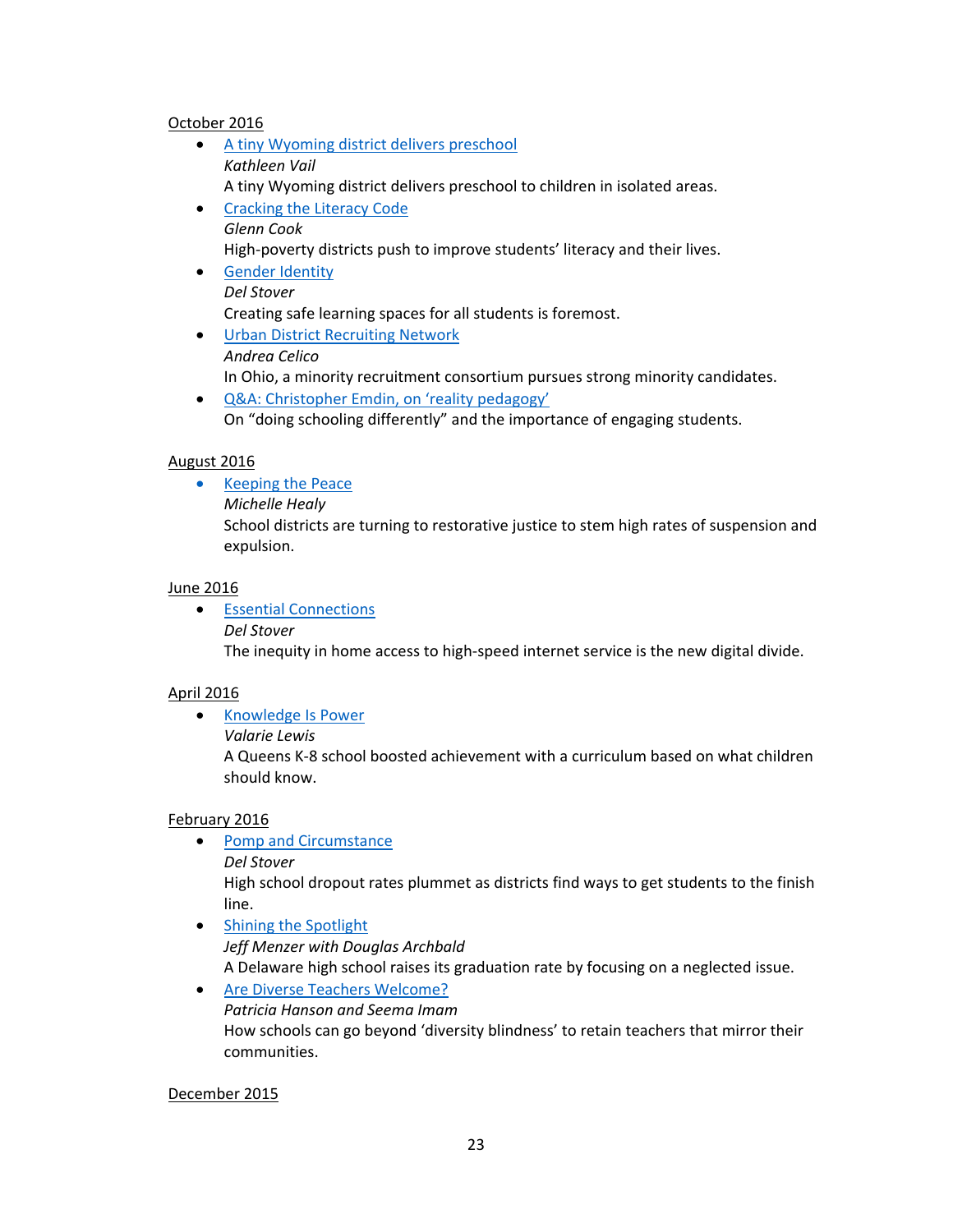- **•** Teacher Diversity Efforts in Boston *Michelle Healy* Boston Public Schools identifies and offers "letters of reasonable assurance" of future employment to promising black applicants and students about to graduate from a teachers college.
- Profound Gentlemen *Michelle Healy* Finding minority male teachers.

# Finance and Operations

**Business Development** – We now have two Strategic Equity Partners, Sodexo and McGraw Hill and we are looking to add a third.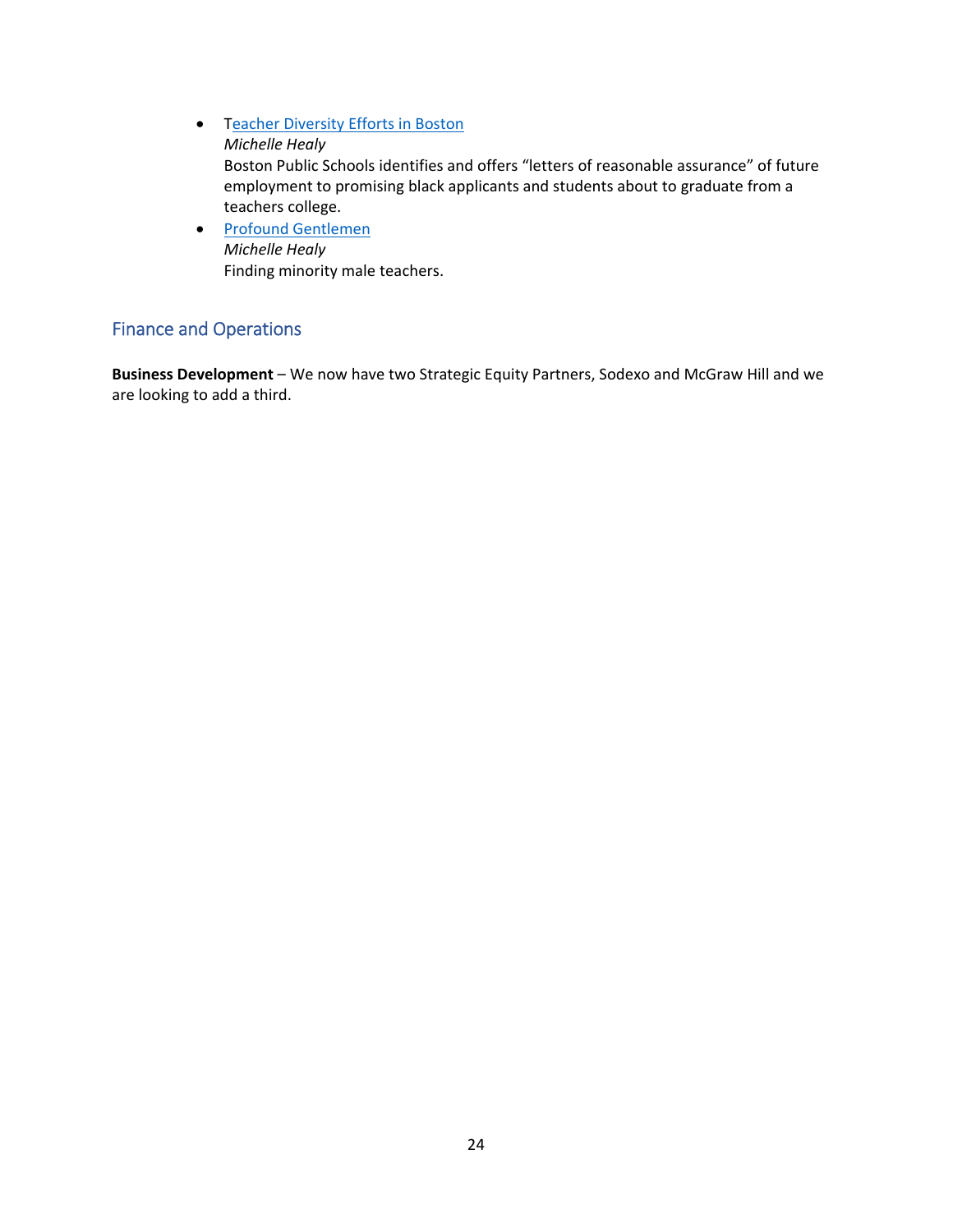## **Appendix D Future NSBA Equity Consortium Programming**

### *Webinars*

- One a month, on rotation
- Free for members, \$50 for nonmembers
- Will be available for sponsorship opportunities
- Will be recorded and available for viewing/purchase after the live presentation

### *Newsletters*

### Each edition will feature:

- Letter from the Chair on the topic
- Relevant summary points on the topic
- Links to resources
- Highlight of recent discussion topics in Connect community
- Reminder of upcoming events (webinars, conferences, etc.)

### *Podcasts*

- Quarterly
- Equity focused generally free to members of any Equity Consortium group
- Interview format subject matter experts and school board members

### September 2017

- **CUBE Annual Conference**
- Webinar CUBE

### October 2017

- Webinar NHC
- Newsletter AIAN, NBC, NHC

### November 2017

- Equity Podcast
- Webinar AIAN

### December 2017

Webinar – NBC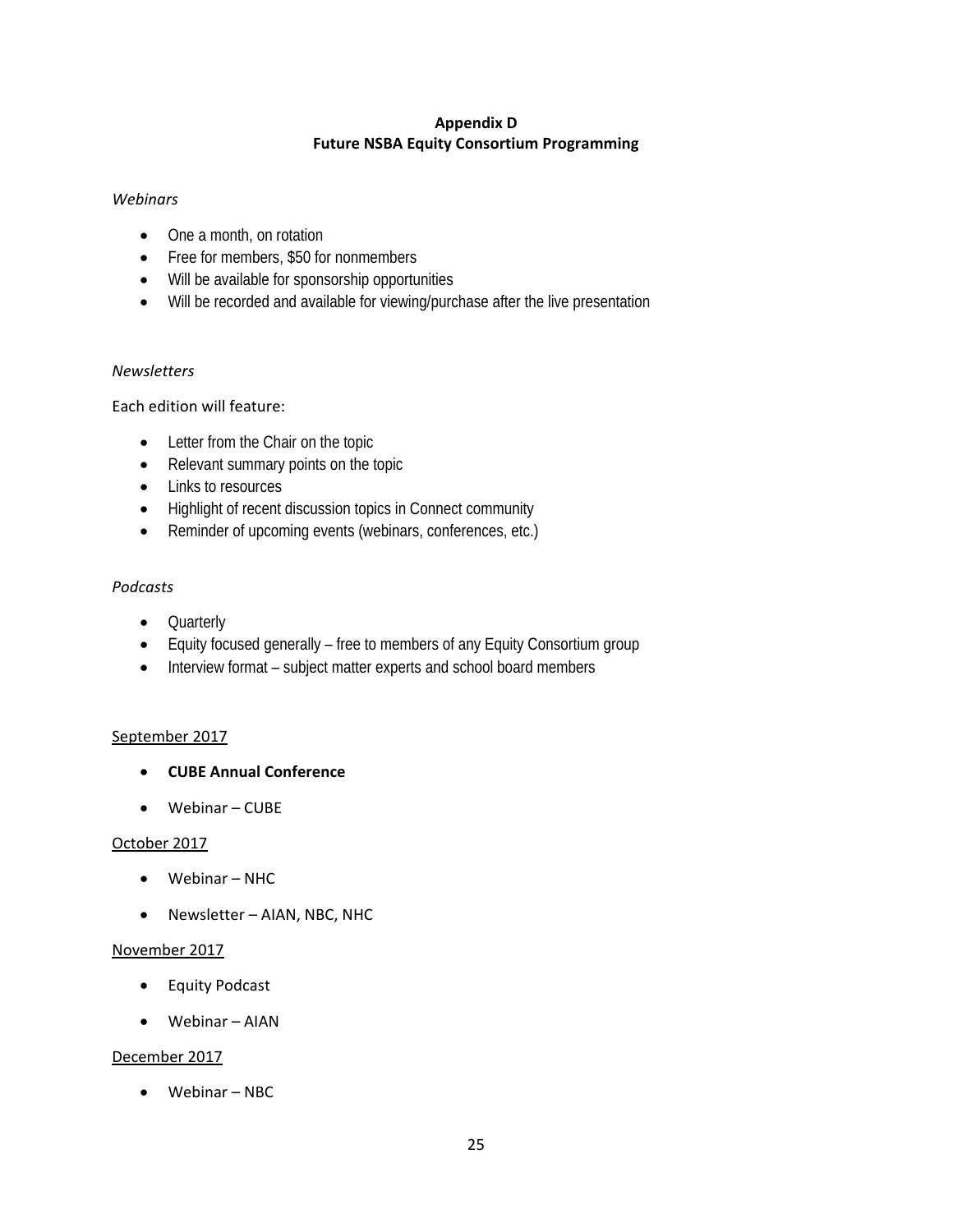#### January 2018

- Webinar CUBE
- Newsletter AIAN, NBC, NHC

### February 2018

- **Equity Symposium**
- Webinar NBC
- **•** Equity Podcast

#### March 2018

Webinar – NHC

### April 2018

- **NSBA Annual Conference**
- Newsletter AIAN, NBC, NHC
- Webinar AIAN

#### May 2018

- Equity Podcast
- Webinar ‐ CUBE

### June 2018

Webinar ‐ NBC

### July 2018

- Webinar NHC
- Newsletter AIAN, NBC, NHC

### August 2018

- Webinar AIAN
- **•** Equity Podcast

## September 2018

- **CUBE Annual Conference**
- Webinar CUBE